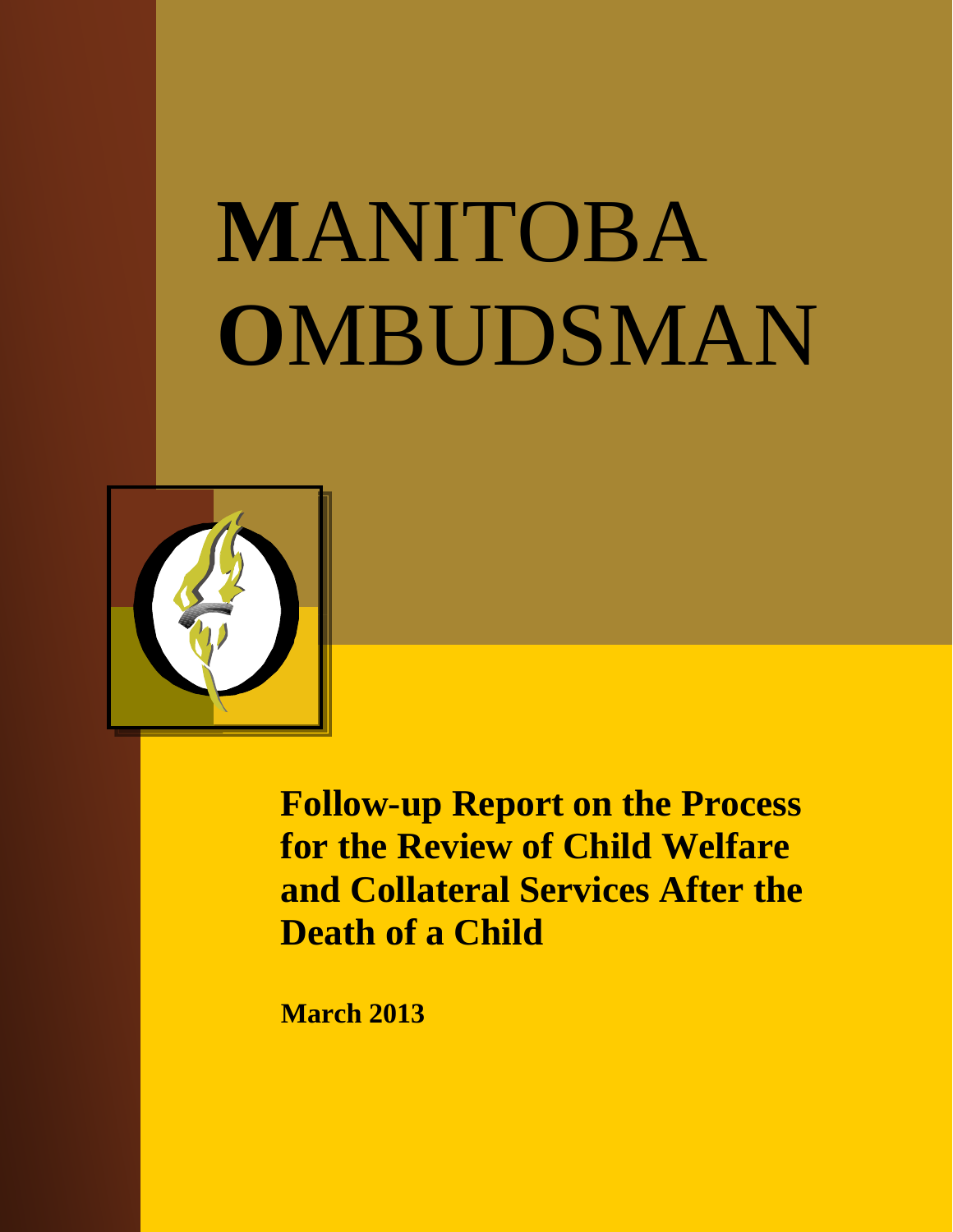# **TABLE OF CONTENTS**

| <b>GLOSSARY OF TERMS</b>                                        | 3  |
|-----------------------------------------------------------------|----|
| <b>ACTING OMBUDSMAN'S MESSAGE</b>                               | 6  |
| <b>INTRODUCTION</b>                                             | 7  |
| <b>CHILD WELFARE IN MANITOBA</b>                                | 8  |
| THE CHILD AND FAMILY SERVICES GOVERNANCE STRUCTURE              | 9  |
| <b>BACKGROUND</b>                                               | 12 |
| <b>CURRENT CHILD DEATH REVIEW PROCESS</b>                       | 14 |
| <b>IMPROVEMENTS IN OCA SPECIAL INVESTIGATIONS PROCESS</b>       | 15 |
| <b>RESPONSES TO THE OMBUDSMAN'S 2011 RECOMMENDATIONS</b>        | 17 |
| <b>COMPLETED SPECIAL INVESTIGATION REPORTS</b>                  | 19 |
| <b>IMPLEMENTATION OF SIR RECOMMENDATIONS</b>                    | 20 |
| <b>SPECIAL INVESTIGATION REPORTS: THEMES OF RECOMMENDATIONS</b> | 22 |
| <b>RISK ASSESSMENT</b>                                          | 22 |
| <b>CONCLUSION</b>                                               | 23 |
| <b>APPENDIX A</b>                                               | 25 |

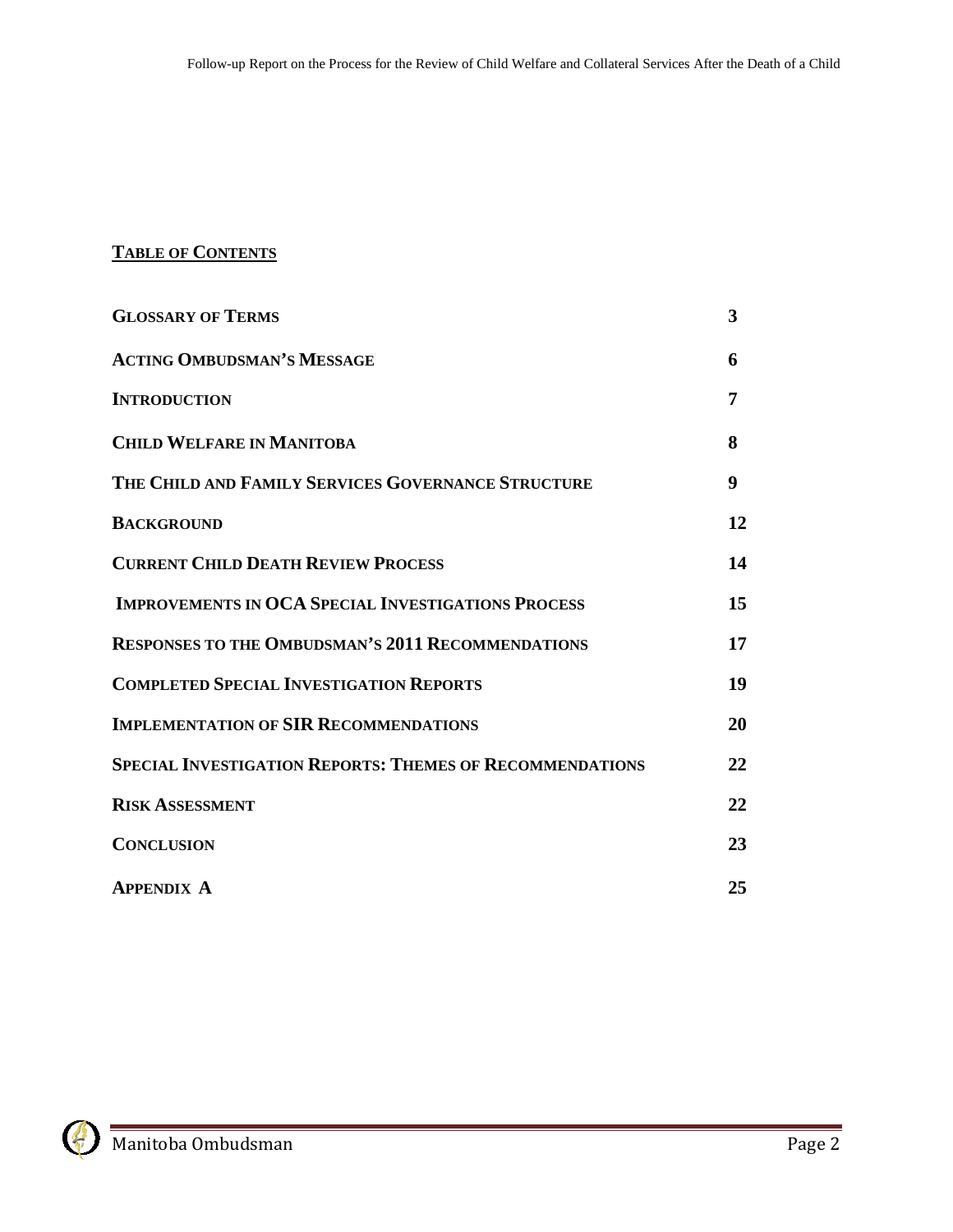## **GLOSSARY OF TERMS**

**Aboriginal Justice Inquiry – Child Welfare Initiative (AJI-CWI)** – The AJI-CWI is also referred to as devolution. The beginning of the process intended to restore responsibility to the Aboriginal community for the welfare of its children was recommended in the Aboriginal Justice Inquiry Report by Commissioners Associate Chief Justice A. C. Hamilton and Associate Chief Judge Murray Sinclair in 1991. The transfer process to the new governance structure began in 2003. The majority of the final transfer of 6,700 cases to Aboriginal agencies occurred by May 15, 2005. The AJI-CWI process transferred a significant amount of the responsibility for the governance of the child welfare system to the three Aboriginal Authorities and the General Authority.

**Agency** – A child and family services (CFS) agency is the service delivery part of the CFS system. CFS Authorities have the power to issue a mandate for a child and family services agency to provide services under provincial legislation, *[The Child and Family Services Act](http://web2.gov.mb.ca/laws/statutes/ccsm/c080e.php)*. The majority of an agency's funding for mandated protective services is provided to the Agency from one of the mandating Authorities. See Appendix A on page 25 for a list of all Manitoba CFS Agencies.

**Authority** – Child and Family Services Authorities are established under *The Child and Family Services Authorities Act* to design and manage the delivery of child and family services throughout the province. The Authorities are entitled to set their own service standards to supplement the existing provincial standards. They have the authority to issue a mandate for a child and family services agency to provide services under *[The Child and Family Services Act](http://web2.gov.mb.ca/laws/statutes/ccsm/c080e.php)* and they provide funding to said agencies to deliver services. Presently there are four Authorities:

- First Nations of Northern Manitoba Child and Family Services Authority;
- First Nations of Southern Manitoba Child and Family Services Authority;
- Métis Child and Family Services Authority; and
- General Child and Family Services Authority.

**Chief Executive Officer (CEO)** – Each of the four Child and Family Service Authorities has a Chief Executive Officer.

**Child Protection Branch (CPB)** – The Child Protection Branch is the government office that monitors the entire range of child and family services. It provides funding for all the services that are provided by Authorities and agencies (except for services delivered within First Nation reserve communities which are funded by the federal government). The Child Protection Branch also provides other services, including post-adoption services, the adoption registry, and the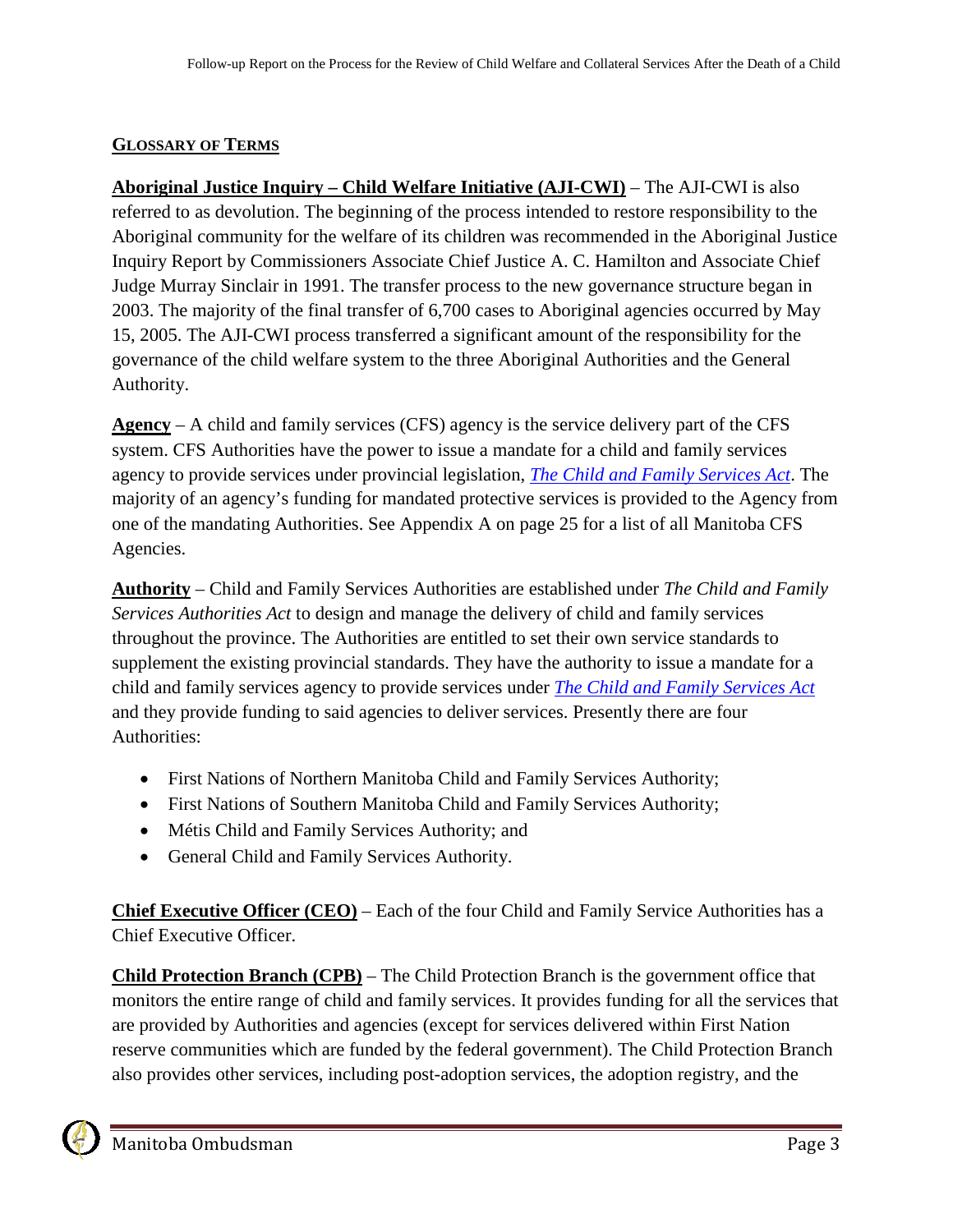Child Abuse Registry. It also licenses residential care facilities for children and licenses adoption agencies.

**Child and Family Services Division (the Division)** – The Child and Family Services Division is a part of the Manitoba government's Department of Family Services and Labour. The Child and Family Services Division encompasses the Child Protection Branch, the Minister of Family Services and Labour, and the Director of Child Welfare.

**Child and Family Services System (CFS)** – The CFS system helps to ensure that families and communities provide for the safety and well-being of their children. There are a number of provincial laws that are in place to accomplish this goal, primarily *[The Child and Family](http://web2.gov.mb.ca/laws/statutes/ccsm/c080e.php)  [Services Act](http://web2.gov.mb.ca/laws/statutes/ccsm/c080e.php)*, *[The Adoption Act](http://web2.gov.mb.ca/laws/statutes/ccsm/a002e.php)* and *[The Child and Family Services Authorities Act](http://web2.gov.mb.ca/laws/statutes/2002/c03502e.php)*. The CFS system is based on the fundamental guiding principles set out in *[The Child and Family Services](http://web2.gov.mb.ca/laws/statutes/ccsm/c080e.php)  [Act](http://web2.gov.mb.ca/laws/statutes/ccsm/c080e.php)*.

**Child and Family Services Information System (CFSIS)** – CFSIS is a data management system that supports case tracking and reporting of services provided to children and families as they pass through the Manitoba Child and Family Services (CFS) system. The database provides information on children in care as well as information on families receiving protective services and support services.

*The Child and Family Services Act* **or CFS Act** – Laws that the people of Manitoba must follow can be made by the federal parliament, the provincial Legislative Assembly or by city councils which enact by-laws. Manitoba's *Child and Family Services Act* is provincial law designed to ensure the best interests of children are being met, including their safety and wellbeing.

*The Children's Advocate's Enhanced Mandate Act* – Proclaimed on September 15, 2008, *The Children's Advocate's Enhanced Mandate Act* officially transferred the responsibilities for conducting "Section 10" reviews of the deaths of children from the Chief Medical Examiner to the Children's Advocate. The reviews are now referred to as child death Special Investigation Reviews (SIRs).

**Manitoba Ombudsman** –Manitoba Ombudsman is an independent office of the Legislative Assembly which investigates public complaints under the *Ombudsman Act* about administrative acts, decisions, or omissions by departments and agencies of the provincial government and municipal governments, to promote fairness and administrative improvement. Manitoba Ombudsman also has responsibility for monitoring and reporting on the implementation of recommendations resulting from special investigation reviews (SIRs) of child deaths by the Office of the Children's Advocate

**Office of the Chief Medical Examiner (OCME)** – The Office of the Chief Medical Examiner (OCME) falls within the portfolio of the cabinet minister who serves as Minister of Justice and

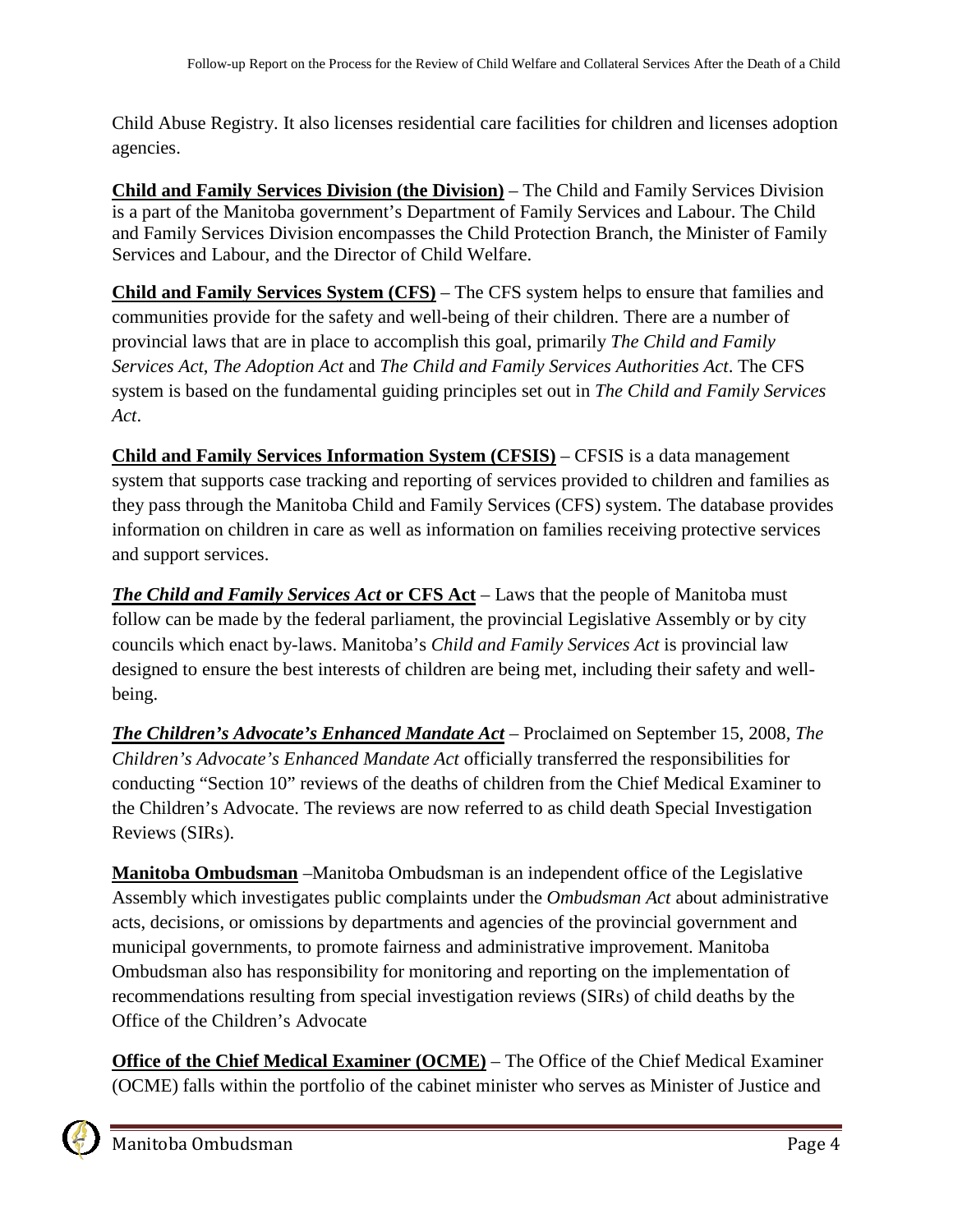Attorney General. The OCME investigates all violent, traumatic, unexplained, unexpected and suspicious deaths in Manitoba, including the deaths of all children and residents of personal care homes and developmental centres, under the authority of *The Fatality Inquiries Act* (FIA). Under the *Act*, only certain types of deaths are investigated by the OCME. These are called "reportable deaths" and they represent about half of the approximately 10,000 deaths which occur annually within the Province of Manitoba.

**Office of the Children's Advocate (OCA)** – The Office of the Children's Advocate is an independent office of the Legislative Assembly, not part of any provincial government department, agency or municipality. The OCA represents the rights, interests and viewpoints of children and youth throughout Manitoba who are receiving, or should be receiving, services under *The Child and Family Services Act* and *The Adoption Act.* The OCA is also responsible for carrying out a review of services after the death of a young person who was, or had been, receiving services through the child welfare system within the year prior to their death.

**Special Investigation Reviews (SIRs)** – *The Children's Advocate's Enhanced Mandate Act* was proclaimed on September 15, 2008, officially transferring the responsibilities for conducting "Section 10" reviews of the deaths of children from the Chief Medical Examiner to the Children's Advocate. The reviews are now referred to as child death Special Investigation Reviews (SIRs).

**Standing Committee** – The Child and Family Services Standing Committee is comprised of the CEOs from the four Authorities and the Director of Child and Family Services for the Province of Manitoba. The Standing Committee is the advisory body with legislated responsibility for promoting cooperation and collaboration across the CFS system and with other systems.

**Voluntary Placement Agreement (VPA)** – *The Child and Family Services Act* provides for a parent, guardian or other person who has actual care and control of a child, to enter into a voluntary placement agreement with a child and family services (CFS) agency for the placing of a child without transfer of guardianship.

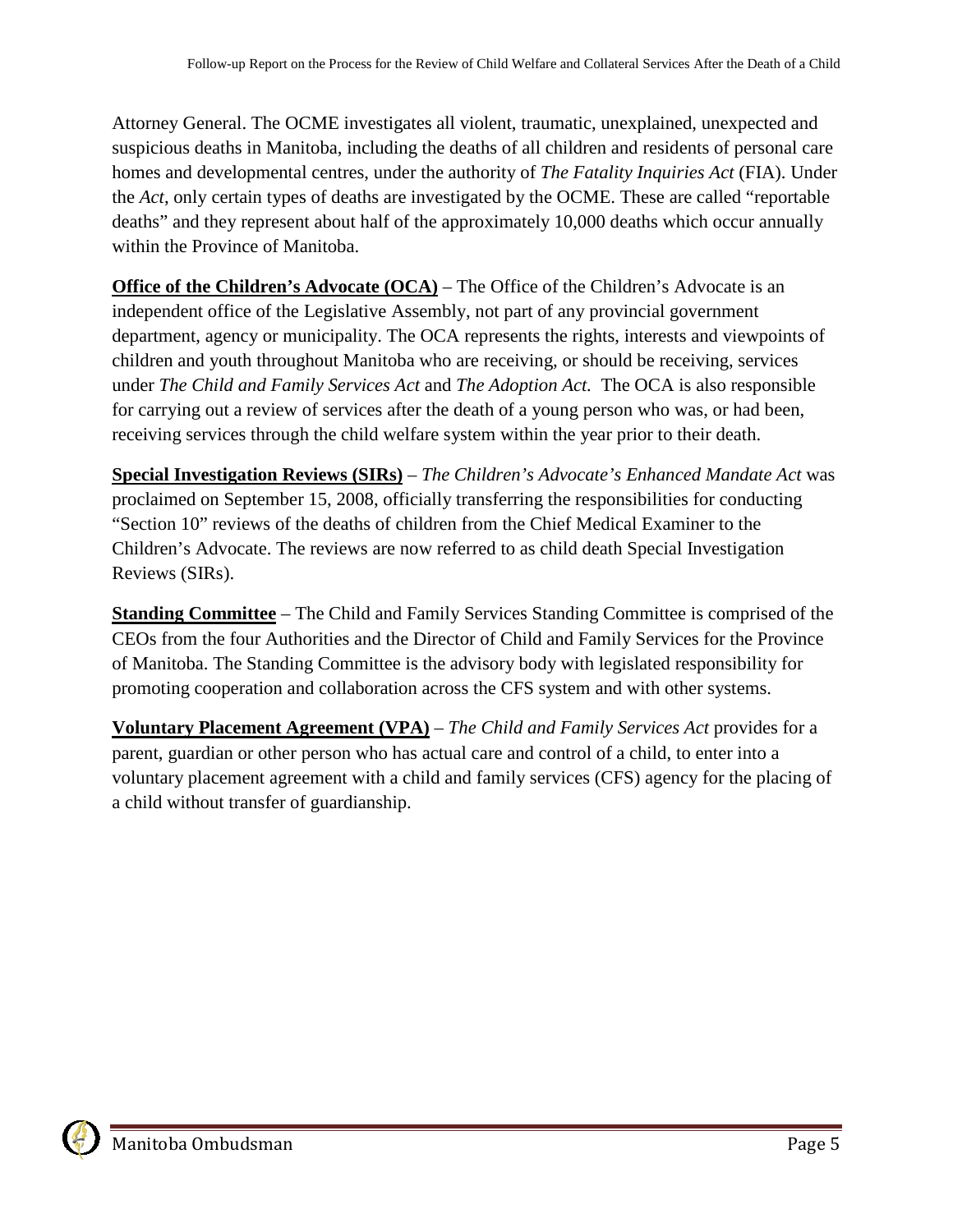#### **ACTING OMBUDSMAN'S MESSAGE**

This is a follow-up report to our December 2011 *Report on the Process for the Review of Child Welfare and Collateral Services After the Death of a Child,* available on our website at [www.ombudsman.mb.ca.](http://www.ombudsman.mb.ca/)

Manitoba Ombudsman has a statutory obligation to report annually on the implementation of recommendations made by the Office of the Children's Advocate (OCA), arising from its special investigations into the deaths of children.

In 2011 it became apparent that for various reasons we would not be able to include a report on the implementation of OCA recommendations in our annual report. First, there were a limited number of child death special investigation reports completed and, therefore, few recommendations to report on. Second, the child welfare system was unable to provide our office with consistent information regarding the implementation of said recommendations and therefore we were unable to provide an accurate account of the number of recommendations which had been implemented to date.

In our December 2011 *Report on the Process for the Review of Child Welfare and Collateral Services After the Death of a Child,* we identified a number of challenges impeding the effective operation of the special investigation review process and made recommendations for necessary improvements to allow the process to move forward. At the same time, however, we noted that some of the Authorities appeared to have implemented many of the recommendations directed to them or their agencies, or provided reasonable information regarding actions taken which addressed the recommendations. There was also evidence that all the Authorities had been working with their respective agencies to consider and develop responses to the recommendations directed at them.

Many of the difficulties and challenges within the child death special investigation review process reflected transitional challenges that were not unexpected. Our December 2011 report contained five recommendations to improve the administrative processes surrounding child death reviews. In 2012 there was significant progress in addressing the concerns identified in our report, resulting in an increase in the production of investigative reports by the OCA and an improved process for dealing with recommendations made in those reports.

In this follow-up report we will set out the improvements made by the Office of the Children's Advocate and the child welfare entities to whom the OCA recommendations have been directed. I am also pleased to report that as a result of the significant progress made to the end of 2012, we will be in a position to report publicly, concurrently with our 2012 Annual Report to be released in the spring of 2013, on the implementation of OCA recommendations made up to December 31, 2012.

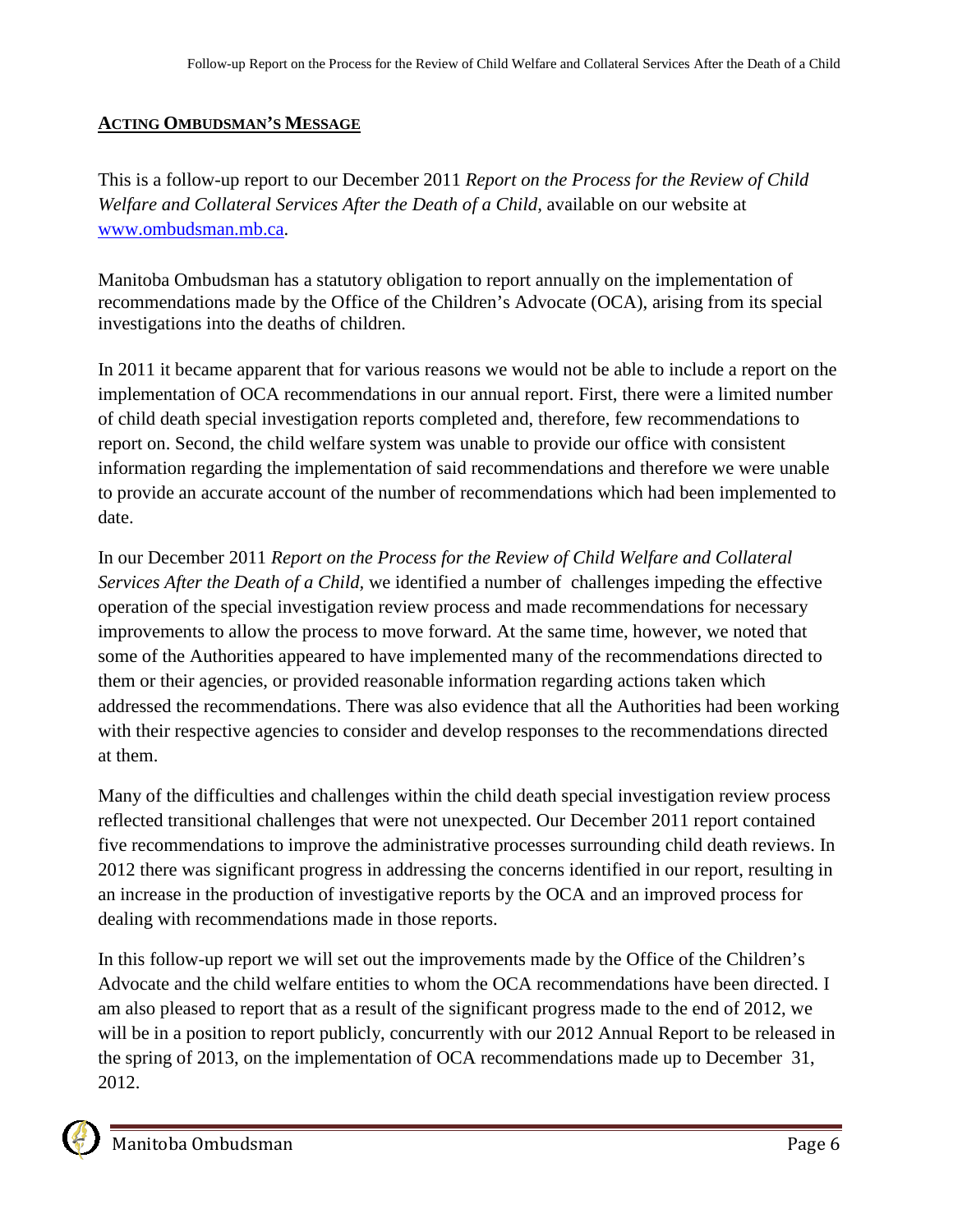To provide a foundation for future reports, this report also contains a description of the child welfare system in Manitoba and an explanation of the role and responsibilities of the parties that make up the system, as well as a brief history and background of the special investigation reporting process. We also discuss the approach my office is taking to our role in the process, assessing and reporting publicly on the implementation of recommendations made by the OCA.

Finally, we include a brief description of one development that has the potential for significant positive change throughout the system as a whole, improving the approach taken to risk assessment and case planning.

## **INTRODUCTION**

Manitoba Ombudsman is an independent office of the Legislative Assembly, which investigates public complaints under *The Ombudsman Act* about administrative acts, decisions, or omissions by departments and agencies of the provincial government and municipal governments, to promote fairness and administrative improvement. The Ombudsman has the statutory authority to initiate an investigation on his or her own motion, without a complaint from the public, and to conduct broader systemic investigations on concerns affecting large numbers of people. Manitoba Ombudsman is not part of any provincial government department or agency, or municipal government.

As part of our mandate, Manitoba Ombudsman has responsibility for monitoring and reporting on the implementation of recommendations resulting from special investigations of child deaths by the Office of the Children's Advocate (OCA). The OCA is also an independent office of the Legislative Assembly, not part of any provincial government department, agency or municipality. Being outside of government affords both the Ombudsman and the OCA unique perspectives on the child welfare system in Manitoba, a large and complex network of organizations with many objectives, mandates and priorities at play.

From different perspectives, both the Ombudsman and the OCA have the ability to examine and comment upon systemic issues, concerns and challenges that impact the work of the child welfare system, to ensure public accountability and, to help move the system forward with longterm, planned systemic improvements.

The OCA investigates child deaths and makes recommendations to improve services and enhance the safety and well-being of children and prevent deaths in similar circumstances in the future.

Manitoba Ombudsman monitors and reports publicly on the implementation of OCA recommendations. Our role is driven by the need to have an independent body determine what

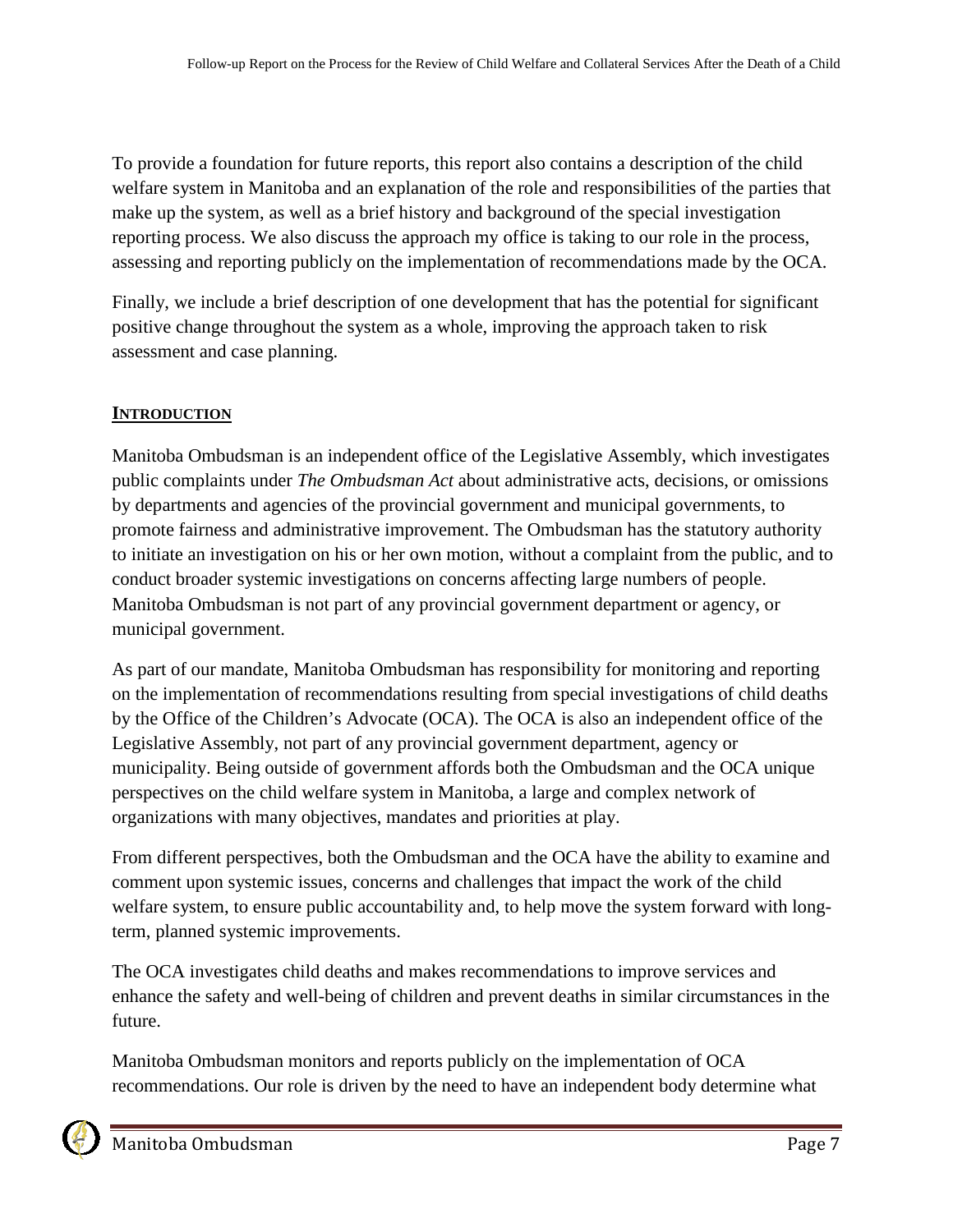action has been taken in response to special investigation recommendations, and to report publicly on those actions to ensure accountability.

While there are often valuable lessons to be learned from the tragic death of a child, there are already processes in place within the child welfare system to quickly identify and correct problems that might pose a risk to children.

I share the view of former Ombudsman Irene Hamilton, and many others in the child welfare system, that the identification, monitoring and tracking of larger and systemic issues in the delivery of child welfare services becomes paramount for the continued enhancement and development of improved services for children, youth and their families in the province of Manitoba.

Later in this report, and in future reports, we will comment on the larger areas of concern and patterns arising in the course of the OCA's special investigations and the challenges faced by those who provide services to children. It is our intent to monitor and report upon the implementation of categories of recommendations in future reports on a system-wide basis, with a view to ensuring that necessary improvements are identified for implementation in a way that meets the purposes of section 8.2.3(2) of *The Child and Family Services Act* and results in improved services for children and families.

## **CHILD WELFARE IN MANITOBA**

The child welfare system in Manitoba is a complex network of entities that has developed and evolved over time to provide services that supplement, or substitute for, parental care and supervision, and to prevent or help remedy problems that may result in children being abused, neglected, exploited or in trouble with the law.

There are a number of provincial laws that are in place to accomplish these goals, primarily *[The](http://web2.gov.mb.ca/laws/statutes/ccsm/c080e.php)  [Child and Family Services Act](http://web2.gov.mb.ca/laws/statutes/ccsm/c080e.php)*, *[The Adoption Act](http://web2.gov.mb.ca/laws/statutes/ccsm/a002e.php)* and *[The Child and Family Services Authorities](http://web2.gov.mb.ca/laws/statutes/2002/c03502e.php)  [Act](http://web2.gov.mb.ca/laws/statutes/2002/c03502e.php)*. The CFS system is based on the fundamental guiding principles set out in *[The Child and](http://web2.gov.mb.ca/laws/statutes/ccsm/c080e.php)  [Family Services Act](http://web2.gov.mb.ca/laws/statutes/ccsm/c080e.php)* as follows:

## **GUIDING PRINCIPLES**

The Legislative Assembly of Manitoba declares that the fundamental principles guiding the provision of services to children and families are:

- 1. The safety, security and well-being of children and their best interests are fundamental responsibilities of society.
- 2. The family is the basic unit of society and its well-being should be supported and preserved.

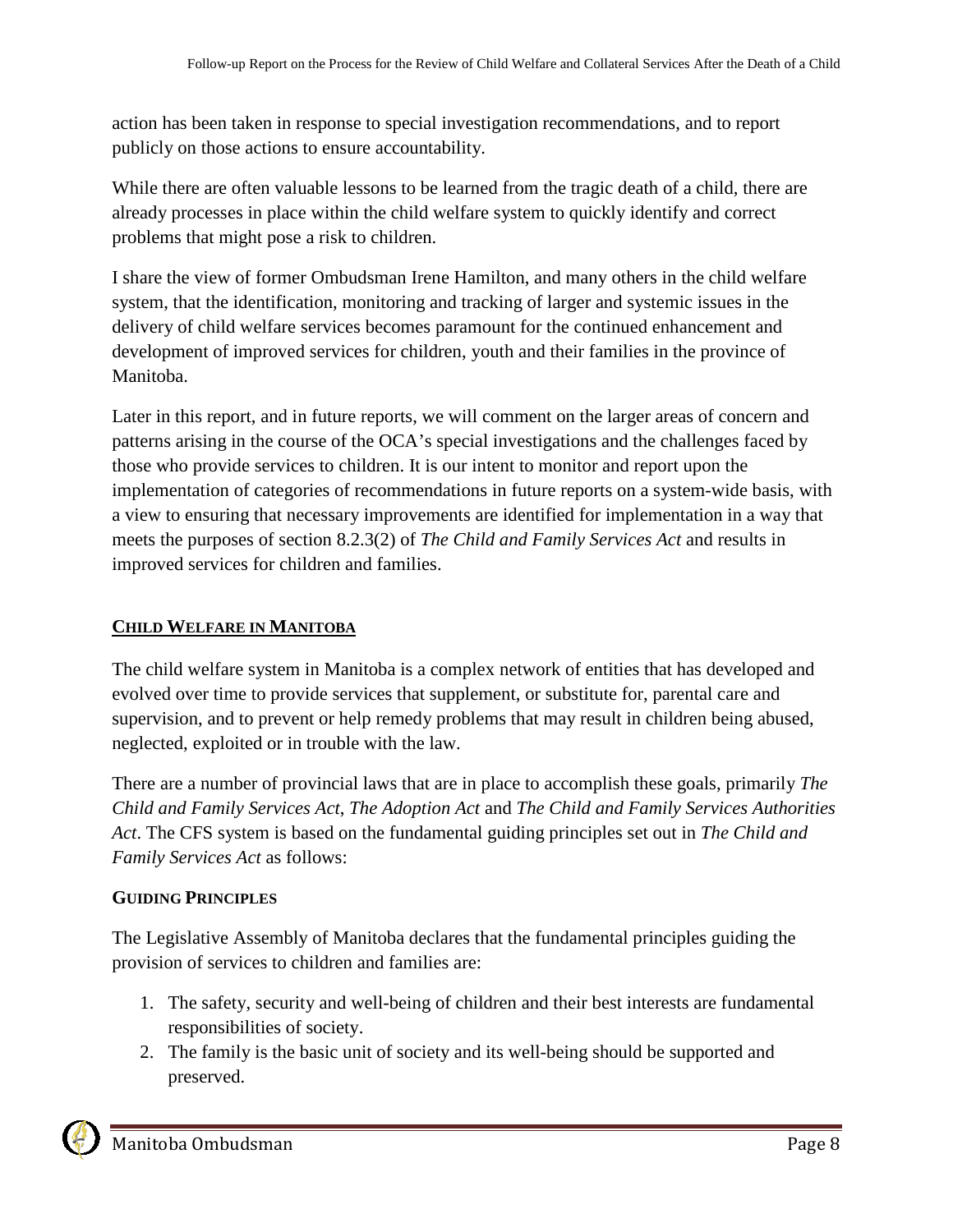- 3. The family is the basic source of care, nurture and acculturation of children and parents have the primary responsibility to ensure the well-being of their children.
- 4. Families and children have the right to the least interference with their affairs to the extent compatible with the best interests of children and the responsibilities of society.
- 5. Children have a right to a continuous family environment in which they can flourish.
- 6. Families and children are entitled to be informed of their rights and to participate in the decisions affecting those rights.
- 7. Families are entitled to receive preventive and supportive services directed to preserving the family unit.
- 8. Families are entitled to services which respect their cultural and linguistic heritage.
- 9. Decisions to place children should be based on the best interests of the child and not on the basis of the family's financial status.
- 10. Communities have a responsibility to promote the best interests of their children and families and have the right to participate in services to their families and children.
- 11. Indian bands are entitled to the provision of child and family services in a manner which respects their unique status as aboriginal peoples.

The child welfare system in Manitoba provides many services and supports, both in-home and out-of-home, to strengthen families and provide knowledge, techniques and skills to help parents raise their children. Supports and services include family strengthening programs and services, parenting workshops and courses, life skills programs, support groups, literacy programs, inhome family supports, teen and pre-school programs, counseling, family aides and support workers. Out-of-home care includes foster care, group home care and residential care; adoption services; emergency and after-hours care; and other support services for families who are experiencing difficulties caring for their children.

As of March 31, 2011, the Child Protection Branch reported that of the 19,714 families, unmarried adolescent parents and children receiving support from the child and family services system, 48 percent or 9,432 children, are receiving out-of-home care such as foster care.

# **THE CHILD AND FAMILY SERVICES GOVERNANCE STRUCTURE**

Since its inception in Manitoba, child welfare has undergone many significant changes in its organizational and governance structure. The most significant and important change to the child welfare system in Manitoba has been the Aboriginal Justice Inquiry – Child Welfare Initiative (AJI-CWI), which is sometimes referred to as devolution. The beginning of the process intended to restore responsibility to the Aboriginal community for the welfare of its children was recommended in the Aboriginal Justice Inquiry Report by Commissioners Associate Chief Justice A. C. Hamilton and Associate Chief Judge Murray Sinclair in 1991.

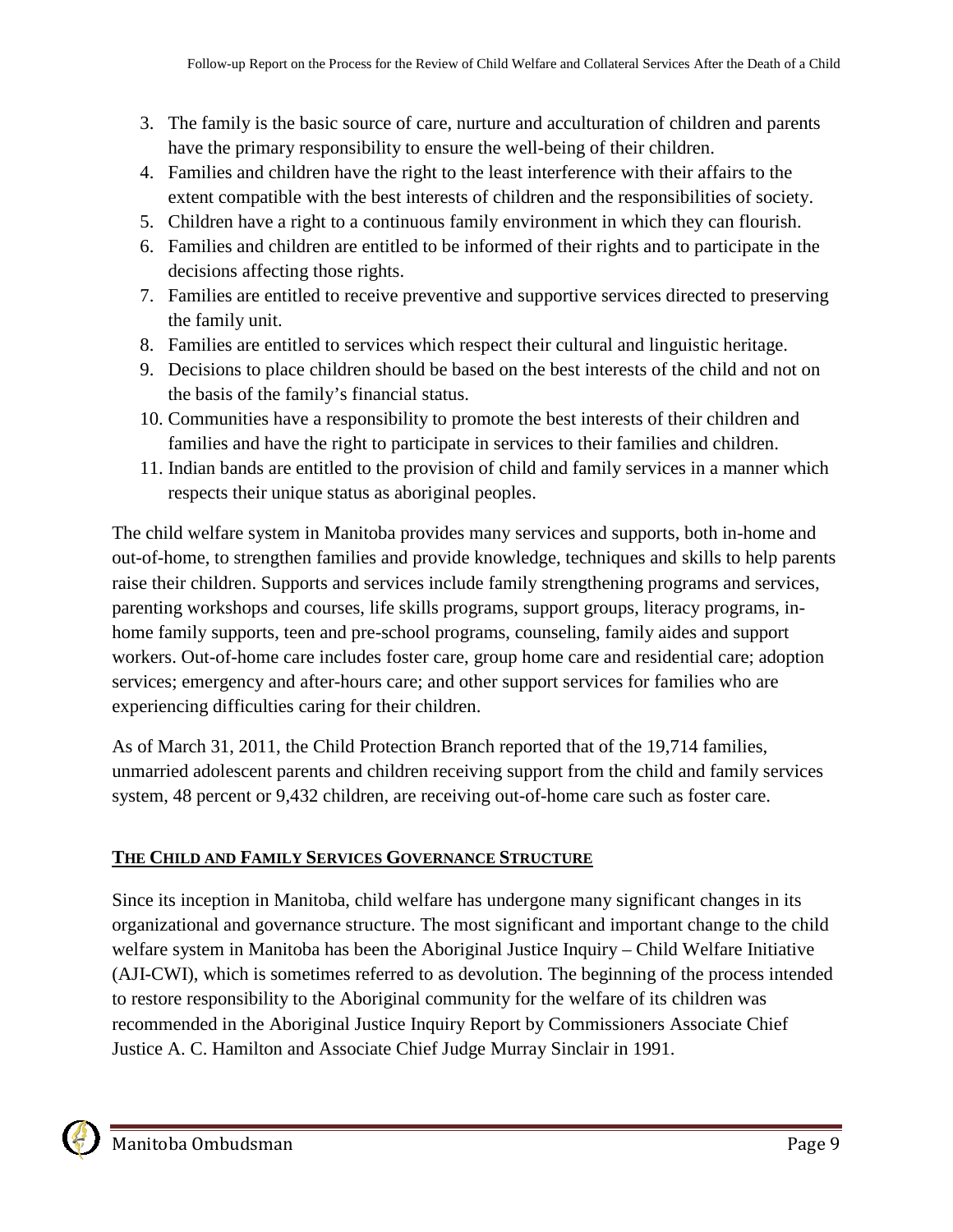The 1991 AJI recommendations were further reviewed in the Aboriginal Justice Implementation Committee report which outlined the way in which the recommendations of the AJI could be implemented to improve the provision of child and family services for Aboriginal children and families. The government accepted that recommendation and in 2000, the Minister of Family Services and Housing announced his intention to establish partnerships with the leadership of the Aboriginal community to negotiate the transfer of responsibility for child welfare from the department to a new governance structure.

The transfer process began in 2003 and occurred region by region. The majority of the final transfer of 6,700 cases to Aboriginal agencies occurred by May 15, 2005. This transfer is a significant milestone in the delivery of services to the children and families in Manitoba. The Aboriginal community is overrepresented in both the lowest socio-economic strata of our society and in the child welfare system. The AJI-CWI holds the promise of a new system that will provide services and promote the well being of children and families in ways that are appropriate in Aboriginal communities and that promote the use of culturally appropriate standards, practices and protocols.

The AJI-CWI process transferred a significant amount of the responsibility for the governance of the child welfare system to the three Aboriginal Authorities and the General Authority. The most significant change to the governance structures of Aboriginal agencies was their mandate to provide services to the members of their First Nations communities who did not reside on reserve.

# **Child and Family Services Authorities**

By 2006, the majority of the AJI-CWI process and restructuring was accomplished and four new Authorities were created.

- **First Nations of Northern Manitoba Child and Family Services Authority**
- **First Nations of Southern Manitoba Child and Family Services Authority**
- **Métis Child and Family Services Authority**
- **General Child and Family Services Authority**

The four Child and Family Services Authorities are established under *The Child and Family Services Authorities Act*. It is the responsibility of the Authorities to design and manage the delivery of child and family services throughout the province. The Authorities are entitled to set their own service standards to supplement the existing provincial standards. As such, they in turn have the power to issue a mandate for a child and family services agency to provide services under *[The Child and Family Services Act](http://web2.gov.mb.ca/laws/statutes/ccsm/c080e.php)*. The Authorities are also responsible to provide funding to the agencies they have mandated to deliver services, and to provide ongoing quality assurance of such services.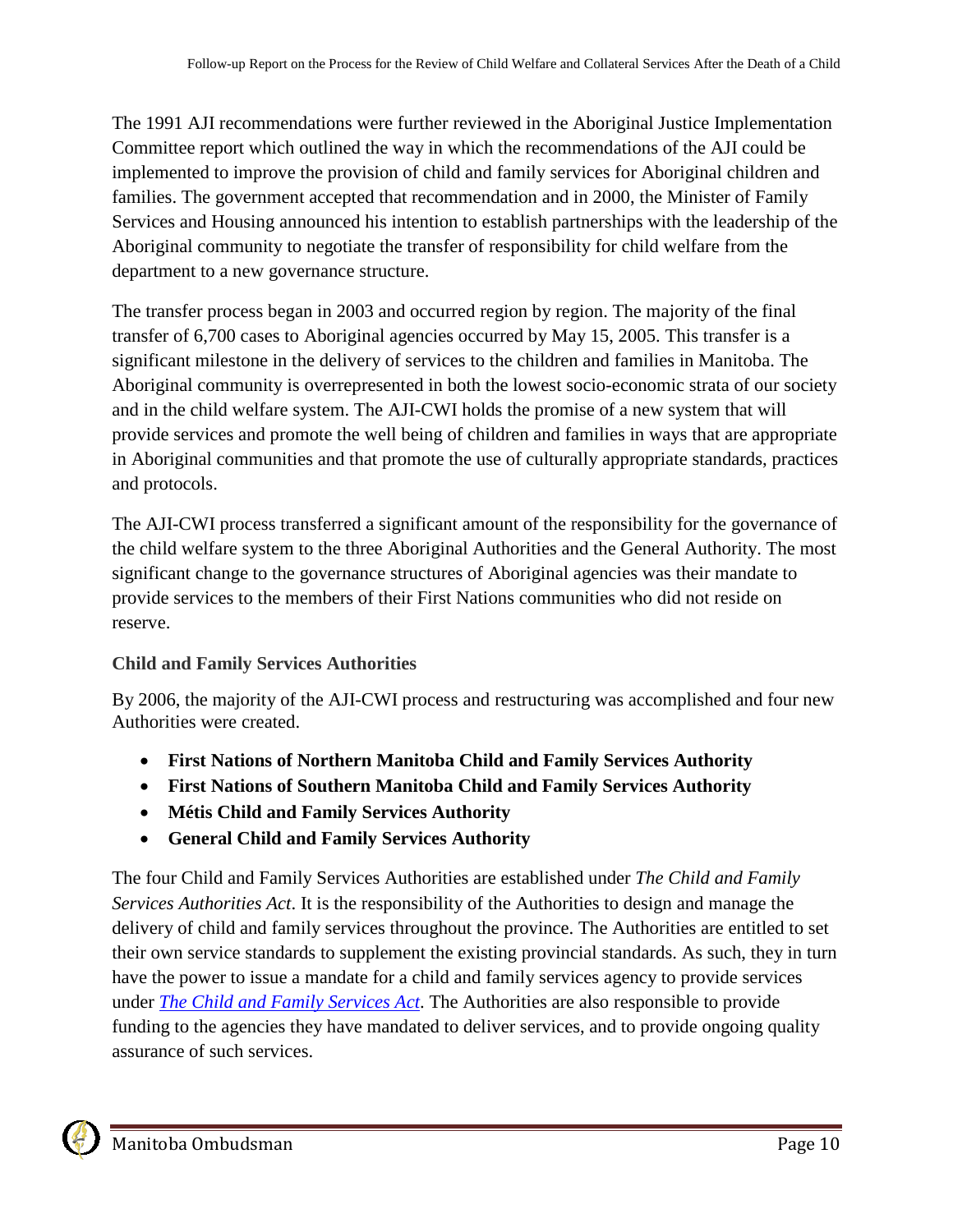The table below shows the number of families and unmarried adolescent parents receiving support and the number of children in care by Authority.

#### **TABLE 1: CHILD AND FAMILY SERVICES AUTHORITIES — MARCH 31, 2011**

| As at March 31, 2011 (numbers include both federal and provincial responsibility) |                                      |                                                        |                                                                   |              |  |  |  |
|-----------------------------------------------------------------------------------|--------------------------------------|--------------------------------------------------------|-------------------------------------------------------------------|--------------|--|--|--|
|                                                                                   | <b>Number of Children</b><br>in Care | <b>Number of Families</b><br><b>Receiving Services</b> | <b>Number of</b><br><b>Unmarried</b><br><b>Adolescent Parents</b> | <b>TOTAL</b> |  |  |  |
| <b>FIRST NATIONS NORTHERN AUTHORITY</b>                                           |                                      |                                                        |                                                                   |              |  |  |  |
|                                                                                   | 2,594                                | 2,663                                                  | 187                                                               | 5,444        |  |  |  |
|                                                                                   |                                      |                                                        |                                                                   |              |  |  |  |
| <b>FIRST NATIONS SOUTHERN AUTHORITY</b>                                           |                                      |                                                        |                                                                   |              |  |  |  |
|                                                                                   | 4,198                                | 3,059                                                  | 87                                                                | 7,344        |  |  |  |
|                                                                                   |                                      |                                                        |                                                                   |              |  |  |  |
| <b>GENERAL AUTHORITY</b>                                                          |                                      |                                                        |                                                                   |              |  |  |  |
|                                                                                   | 1,732                                | 3,372                                                  | 60                                                                | 5,164        |  |  |  |
|                                                                                   |                                      |                                                        |                                                                   |              |  |  |  |
| <b>MÉTIS AUTHORITY</b>                                                            |                                      |                                                        |                                                                   |              |  |  |  |
|                                                                                   | 908                                  | 839                                                    | 15                                                                | 1,762        |  |  |  |
|                                                                                   |                                      |                                                        |                                                                   |              |  |  |  |
| <b>TOTAL</b>                                                                      | 9,432                                | 9,933                                                  | 349                                                               | 19,714       |  |  |  |

*Source: Manitoba Family Services and Labour 2010/11 Annual Report*

#### **Child and Family Services Standing Committee**

The Child and Family Services Standing Committee is comprised of the CEOs of the four Authorities and the Director of Child and Family Services for the Province of Manitoba. The Standing Committee is the advisory body with legislated responsibility for promoting cooperation and collaboration across the CFS system and with other systems. As the primary liaison between the agencies and the province, the Standing Committee and the Authorities are directly accountable both to their communities and the Minister. It is the responsibility of the four Authorities to design and manage the delivery of child and family services throughout the province. The Authorities are entitled to set their own service standards to supplement the existing provincial standards. As such, they in turn provide funding to agencies that deliver services.

Because the child welfare system in Manitoba is now decentralized and made up of a complex group of entities reporting to various oversight offices, the Child and Family Services Standing Committee is essential for promoting cooperation and collaboration across the CFS system and

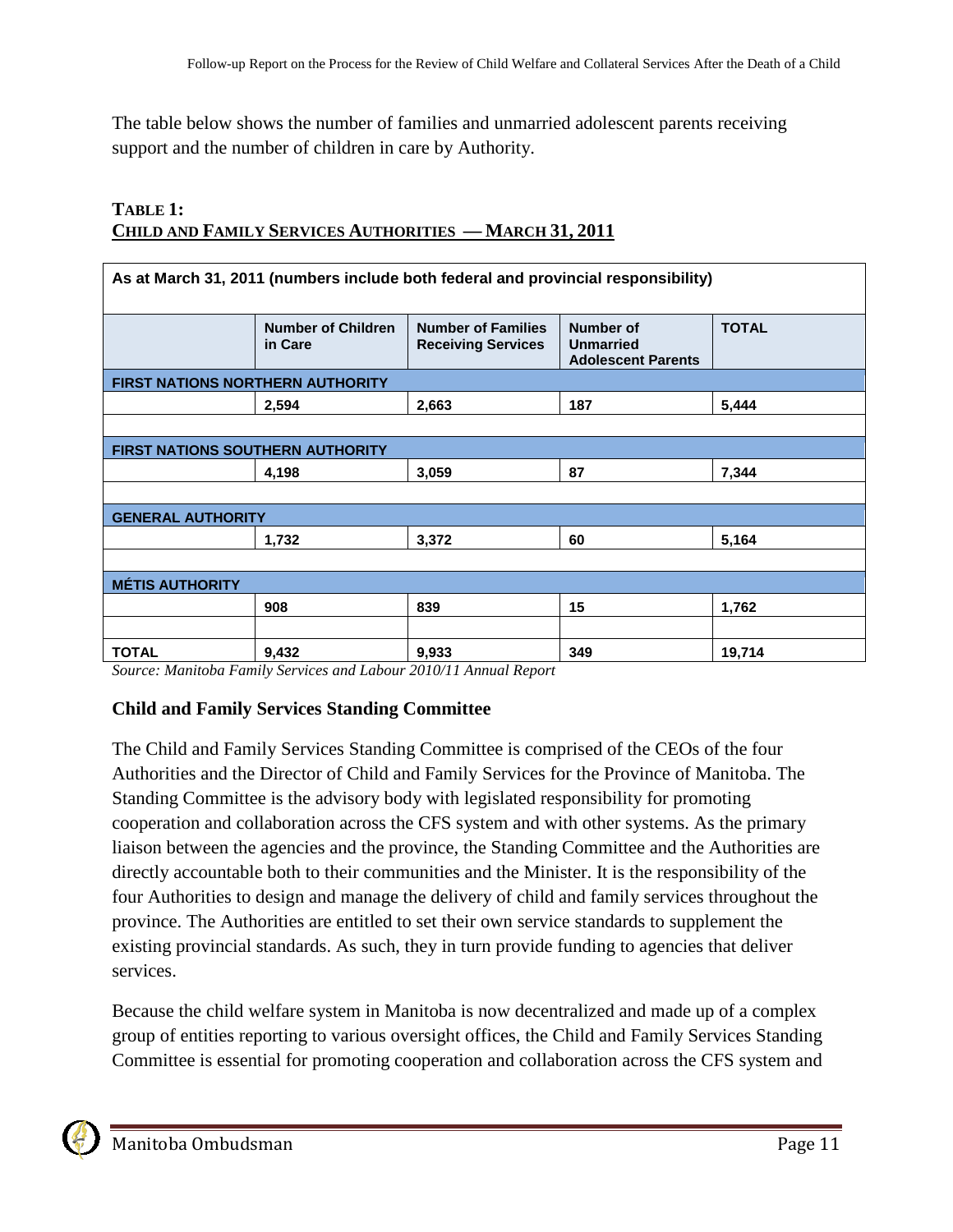with other systems. With this responsibility as part of its mandate, the Standing Committee is integral to the implementation of multi-level SIR recommendations.

### **Child Protection Branch**

The Child Protection Branch (CPB) is the government office that monitors the entire range of child and family services. It provides funding for all the services that are provided by Authorities and agencies (except for services delivered within First Nation reserve communities which are funded by the federal government). The Child Protection Branch also provides other services, including post-adoption services, the adoption registry, and the Child Abuse Registry. It also licenses residential care facilities for children and licenses adoption agencies.

The Child Protection Branch is represented on Standing Committee and is responsible to work with the four Authorities on multi-level SIR recommendations in addition to implementing SIR recommendations made directly to the CPB.

The CPB also coordinates some of the distribution of the child death special investigation reports by the Office of the Children's Advocate. Upon completion of a SIR, the OCA provides a copy of the report to the Office of the Chief Medical Examiner, the Manitoba Ombudsman and the Minister of Family Services and Labour. The Department then distributes the SIR, or the applicable parts of the SIR, through the Child Protection Branch, to the various Authorities and services providers to whom any findings or recommendations have been made. The CPB also maintains a centralized database of all SIR recommendations.

Set out as Appendix A to this report is a chart demonstrating the current CFS system governance structure.

## **BACKGROUND**

In 2006 Manitoba Ombudsman completed an external review of the child welfare system in Manitoba entitled *Strengthen the Commitment.* This report is available on our website at <http://www.ombudsman.mb.ca/uploads/document/files/strengthen-the-commitment-2006-en.pdf> and on the website of the Office of the Children's Advocate at [http://www.childrensadvocate.mb.ca/resources/special-reports.](http://www.childrensadvocate.mb.ca/resources/special-reports)

In part, the report considered and recommended changes to the process for investigating and reporting upon the deaths of children whose families had received services from the child welfare system. At the time, section 10 of *The Fatality Inquiries Act* required the Office of the Chief Medical Examiner (OCME) to conduct a review when there had been a death of a child who had received child and family services in the previous year.

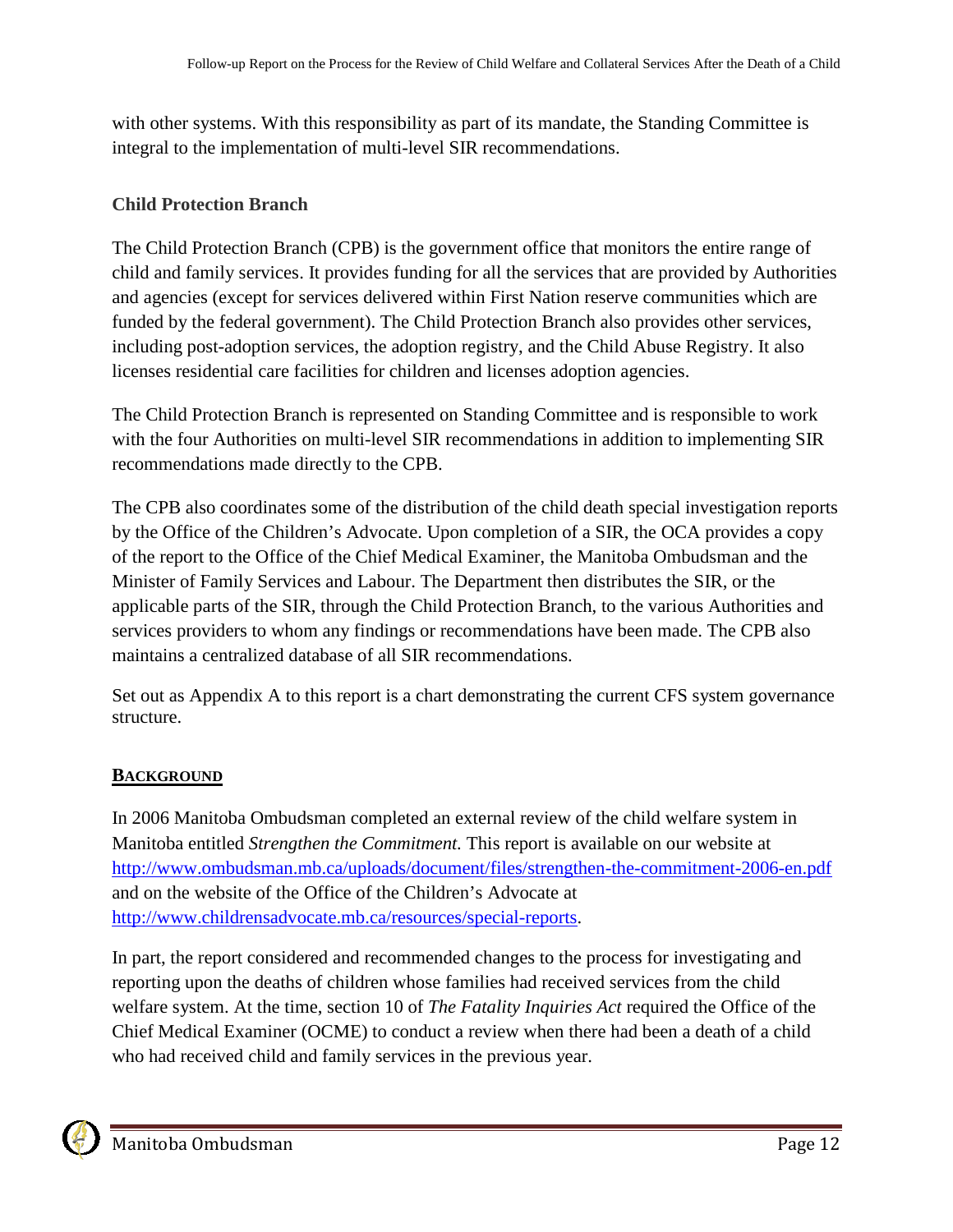The reviews conducted by staff at the OCME were thorough, impartial and independent of the child welfare system. However, the findings and recommendations of the OCME were provided only to the department responsible for overseeing the child welfare system. There was no external review of the recommendations to determine whether or not they had been accepted and implemented in a way that might prevent further deaths. The process lacked transparency and public accountability.

In *Strengthen the Commitment*, we recommended that *The Fatality Inquiries Act* be amended to remove the responsibilities of the OCME that were set out in section 10 of that Act, and that *The Child and Family Services Act* be amended to include those duties and responsibilities under the mandate of the Office of the Children's Advocate.

These recommendations were accepted by government and *The Children's Advocate's Enhanced Mandate Act* was proclaimed on September 15, 2008, officially transferring the responsibilities for conducting "Section 10" reviews of the deaths of children from the Chief Medical Examiner to the Children's Advocate. The reviews are now referred to as child death Special Investigation Reviews (SIRs).

*The Child and Family Services Act* sets out the purpose of the review:

## *Purpose of review*

*[8.2.3\(2\)](http://web2.gov.mb.ca/laws/statutes/2007/c01407f.php#8.2.3(2)) The purpose of the review is to identify ways in which the programs and services under review may be improved to enhance the safety and well-being of children and prevent deaths in similar circumstances.*

At the same time, responsibility for monitoring and reporting annually on the implementation of recommendations resulting from special investigations of child deaths by the OCA was given to the Manitoba Ombudsman. *The Ombudsman Act* was amended by the addition of the following provisions, to facilitate the monitoring and reporting upon the implementation of recommendations made in special investigation reports:

# *Monitoring children's advocate's recommendations*

*[16.1\(1\)](http://web2.gov.mb.ca/laws/statutes/2007/c01407f.php#16.1) The Ombudsman must monitor the implementation of recommendations contained in the reports provided to the Ombudsman by the children's advocate under section 8.2.3 of The Child and Family Services Act.*

# *Report to assembly*

*[16.1\(2\)](http://web2.gov.mb.ca/laws/statutes/2007/c01407f.php#16.1(2)) In the annual report to the assembly under section 42, the Ombudsman must report on the implementation of the children's advocate's recommendations.*

Prior to these legislative changes, if an agency disagreed with a recommendation, the recommendation would often be ignored with little dialogue or problem solving. One of the

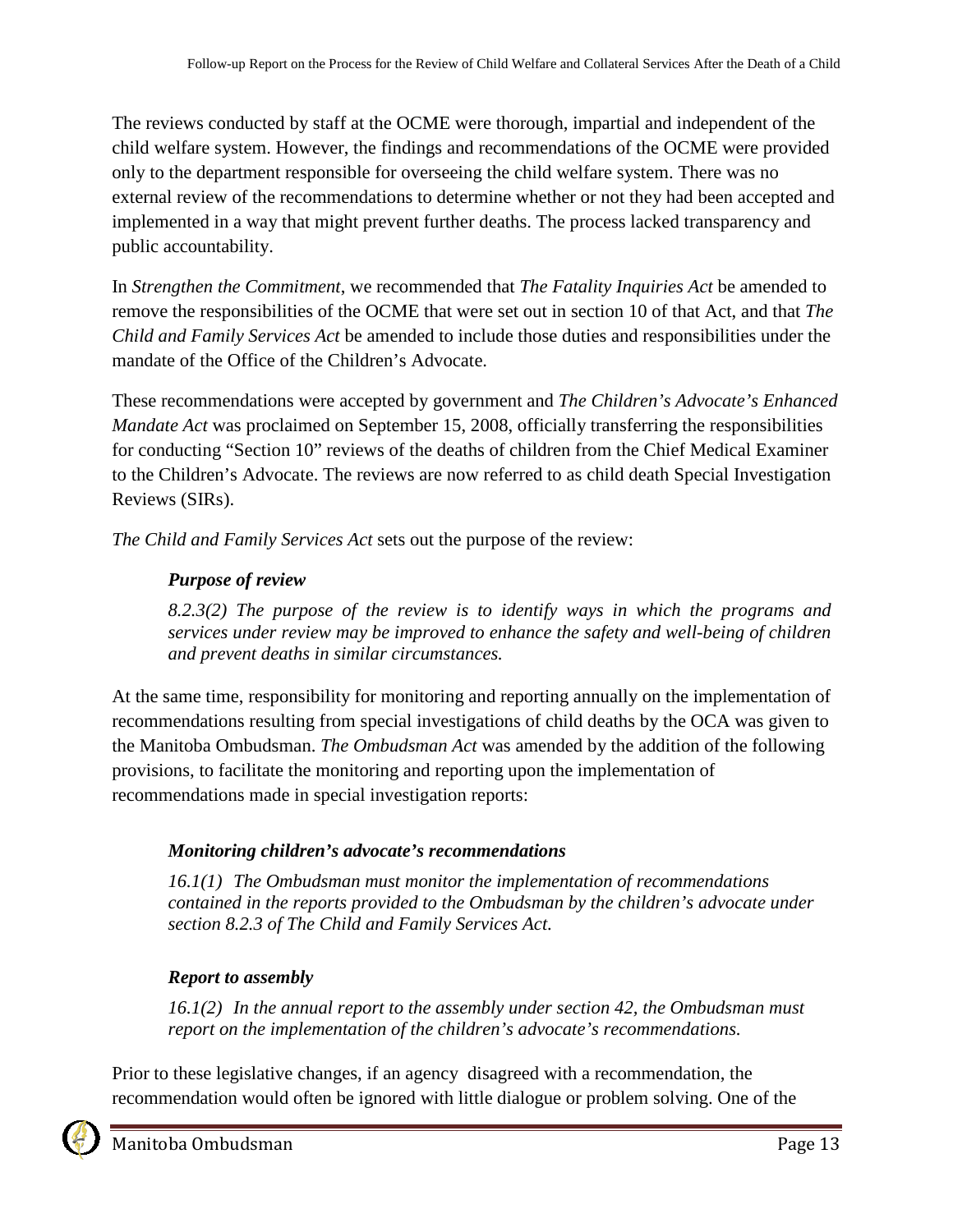purposes of the recommendations we made in 2006 was to have an independent body determine what action had been taken by the child welfare entities in response to special investigation recommendations by the OCA, and to report on those actions. This function is similar to one already performed by Manitoba Ombudsman in respect of recommendations made by provincial judges after inquests arising under *The Fatality Inquiries Act*.

## **CURRENT CHILD DEATH REVIEW PROCESS**

When a child dies in Manitoba, the Office of the Chief Medical Examiner (OCME) determines the manner of death according to an established protocol. Child deaths that meet the criteria for Special Investigation Reviews by the OCA include those cases where the child, or the child's family, had an open file with a child welfare agency or a file that was closed within one year preceding the child's death.

Most child deaths in the province of Manitoba occur naturally – whether a child has received services from a child welfare agency or not. However, that reviewable group of child deaths – cases where the child, or the child's family, had an open file with a child welfare agency or a file that was closed within one year preceding the death – has a lower proportion of accidental or natural deaths and a higher proportion of deaths by suicide and homicide.

The OCA reports in its *2011-2012 Annual Report* that there were 163 child deaths in the province that fiscal year; of those deaths, 61 were eligible for review, and 12 were children who were in the care of a CFS agency. The OCA also reports their previous review of child deaths in Manitoba between 1999 and 2009 revealed that during this timeframe, the annual number of child deaths ranged between 164 and 207 with an average of 179. The majority of child deaths are consistently a result of natural causes.

Historically, many issues and concerns identified in various child welfare reviews and reports resulted from larger systemic issues such as inadequate resources and excessive workloads. Many complex, multi-layered and systemic recommendations, however, require intensive consultation and coordination among the multi-faceted network of organizations within Manitoba's child welfare system. The child death review process enables the OCA and the Ombudsman's office to review, monitor and report publicly on issues that span the province and relate to child welfare as a whole. While there are more immediate processes in place to identify and respond to immediate concerns and risks, resolving the larger systemic issues is essential to ensuring that the child welfare system in Manitoba continues to improve and provide children, families and the communities in the province with better services.

The Child Protection Branch, the Standing Committee, the Authorities and the agencies, and all of the entities to which recommendations have been directed, are responsible for the quality of services provided to children and families in Manitoba. Sustainable change requires attention to the whole system, embedding and sustaining new patterns of working together across

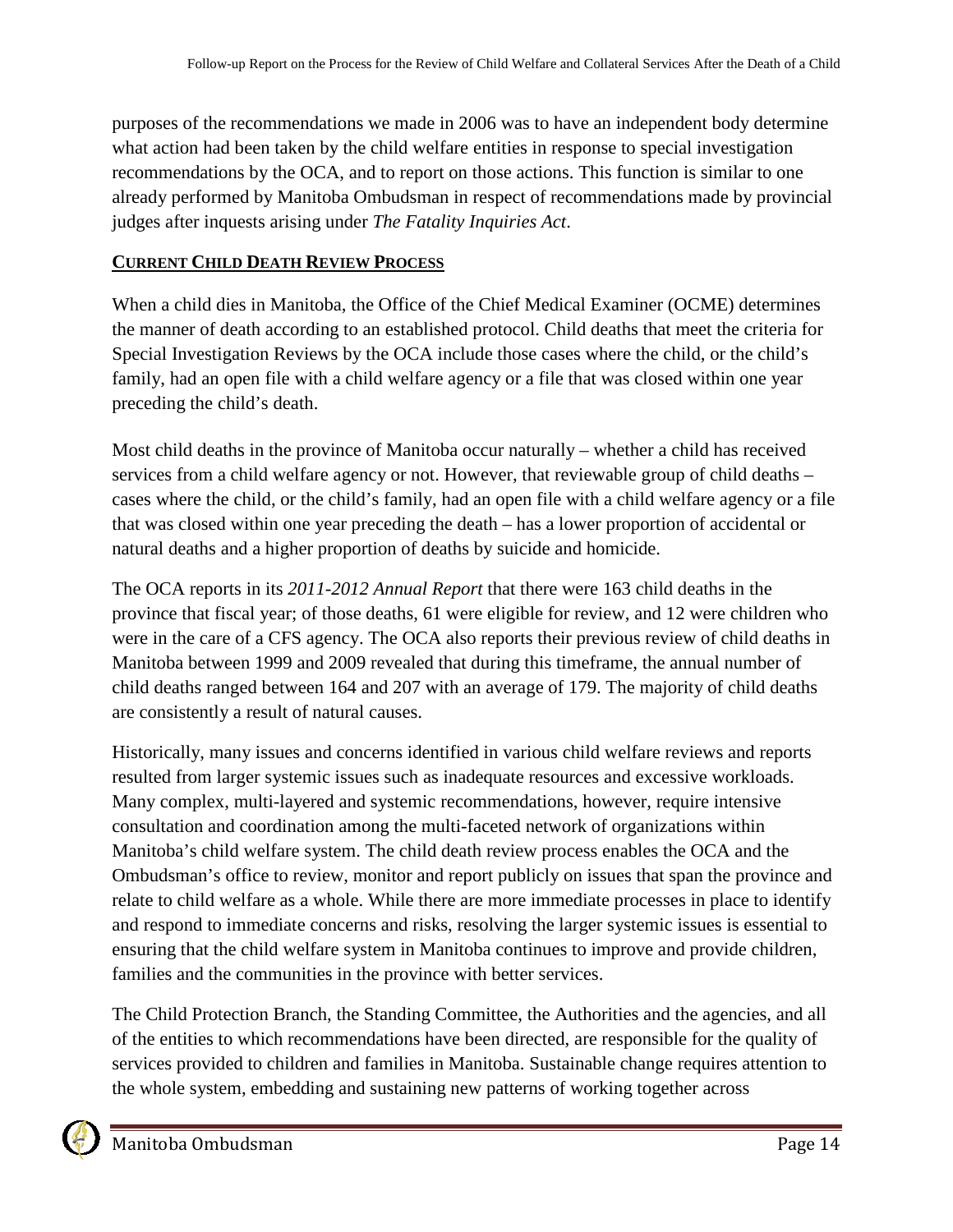organizations and communities within child welfare throughout the province. Again, the child death review process provides an avenue to examine the larger issues that underpin and impact the child welfare system, and make administrative improvements to help the complex system work together to implement larger systemic, planned changes.

While the process of monitoring and reporting on the implementation of recommendations has been delayed, it has the potential for tremendous benefit. Reporting annually on the implementation of OCA recommendations can provide the legislature, the public, and the child welfare system with a consistent analysis of the issues raised and the actions taken by the system to address them. It is intended to add a layer of transparency to the system in a way that not only identifies the concerns that give rise to OCA recommendations but also discusses the obstacles and barriers to systemic change.

## **IMPROVEMENTS IN OCA SPECIAL INVESTIGATIONS PROCESSES**

In our December 2011 *Report on the Process for the Review of Child Welfare and Collateral Services After the Death of a Child,* we noted that one of the issues identified in both our 2006 and 2011 reviews was a lack of agreement within the child welfare system on the interpretation of the purpose of the child death review process. *The Child and Family Services Act* sets out the purpose of the review:

## *Purpose of review*

*[8.2.3\(2\)](http://web2.gov.mb.ca/laws/statutes/2007/c01407f.php#8.2.3(2)) The purpose of the review is to identify ways in which the programs and services under review may be improved to enhance the safety and well-being of children and prevent deaths in similar circumstances.*

Broadly interpreted, a review encompasses standards and quality of care and services provided to a child and his or her family by child welfare entities regardless of the nature of the child's death. The difficulty is that while the services and standards of care provided to the family may have had no causal connection to the child's death, a broad review can leave the impression that better services would or could have prevented the death. In addition, while such broad reports are detailed in their examination of the child's life, completing such exhaustive reviews regardless of the cause of the death, is very complex and time-consuming.

Since the transfer of responsibilities to the OCA, broad-based reviews contributed to some administrative difficulties, increasing both the number of reports required and the scope and depth of investigation required for every SIR. This led to backlogs in the investigation system and delayed the completion of reports, causing some of the recommendations to be irrelevant or no longer applicable to a system that had undergone change in the intervening passage of time between the death of a child and the completion of the report. When responsibility for completing child death reviews was transferred to the OCA on September 15, 2008, for example, there were 106 deaths that had not yet been reviewed. By January 1, 2011, the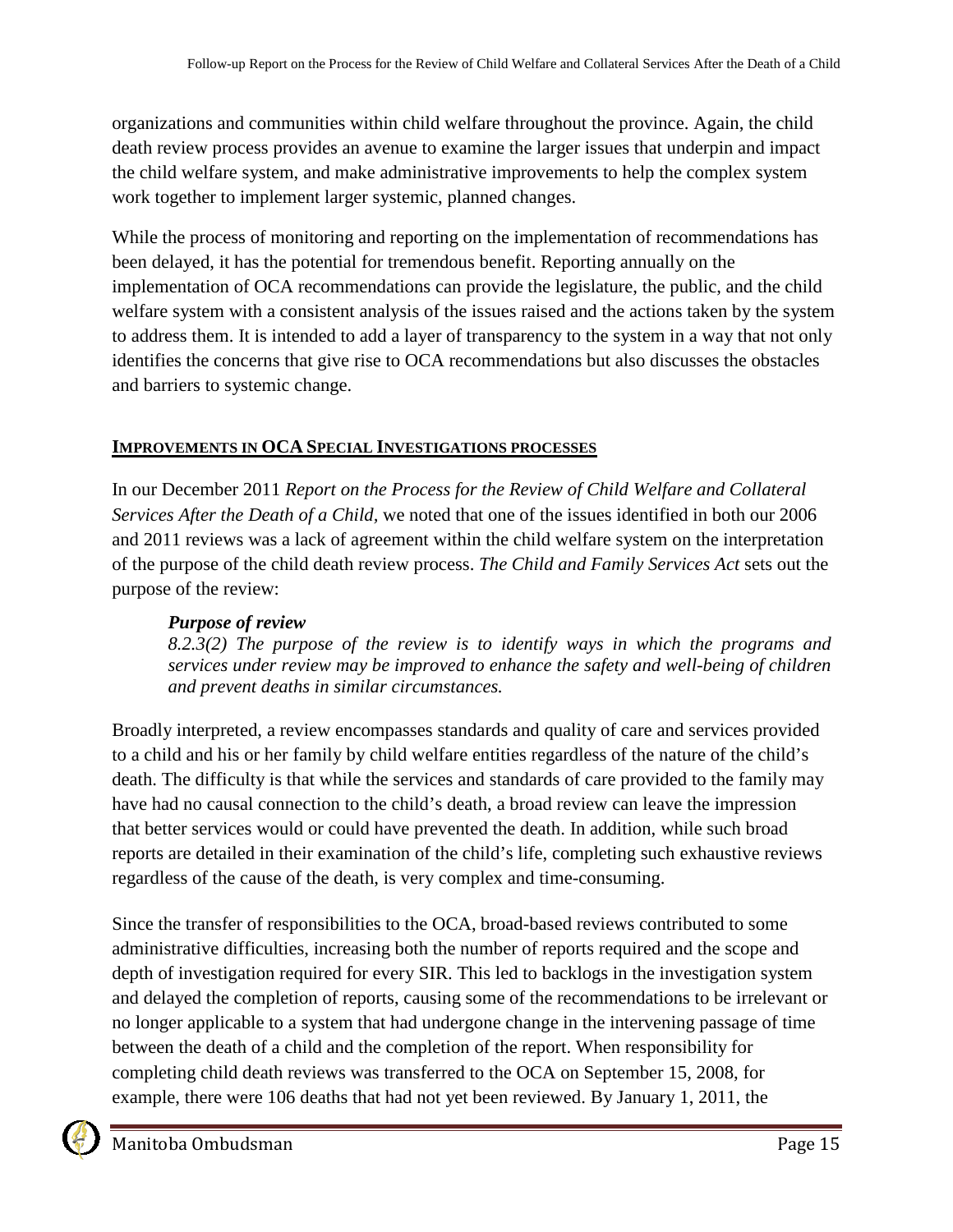number of deaths requiring review was 182. As of March 31, 2011, the backlog had grown to 186 deaths requiring review.

Since our 2011 report, however, the OCA has worked diligently to decrease the backlog; the Children's Advocate has stated that while still requiring review, an extensive report will not be completed on every case, in particular those cases where the death resulted from natural causes, deaths related to premature births or birth complications, or deaths of medically fragile children. This approach has had positive results. The OCA no longer has a backlog of child deaths to review and recommendations made in the SIRs are more relevant and timely to the entities to which they are directed.

The OCA has also responded to feedback from recipients of the special investigation reports who noted the potential benefit and efficacy of reports focused on specific areas of concern. Called "aggregate reports," some of the more recent SIRs have grouped together a number of child deaths into one report with a shared focus on similar themes. Grouping together a number of investigations into one report has resulted in shared recommendations that may otherwise have been duplicated in individual reports. The aggregate report format also emphasizes the need for systemic, categorical approaches to many of the recurring issues and challenges in the child welfare system, challenges that require large systemic improvements rather than changes by individual agencies or Authorities.

The OCA has also made other administrative improvements to the process of child death review investigations. Increasing discussions between the OCA and agencies and Authorities in the course of the investigation process has helped to avoid disagreements regarding facts or case events once an investigation is concluded. Also, the OCA has begun to share draft reports with the respondent agencies and Authorities to ensure that there is an opportunity for input prior to any recommendations being issued. This has further helped to improve both the administration of the investigation process and the resulting SIRs, such that the recommendations made are current, relevant, and achievable by those entities to which the recommendations are directed.

There has also been increased communication between the OCA and my office. I have been committed to working closely with the OCA to ensure that the responses to the recommendations are shared with the OCA to close the "feedback loop." In January 2011, then Ombudsman Irene Hamilton requested that copies of completed responses to Special Investigation Report recommendations directed to agencies and Authorities be sent to the Ombudsman's office directly by the Authorities so we would be informed of their progress towards implementation. The agencies and Authorities have thus provided my office with updates and I have informed them that I am sharing their responses to the recommendations with the OCA to ensure the OCA is aware of developments and progress within the child welfare system. Often the Authorities are directing their responses to both my office and the OCA on their own, ensuring the OCA is aware of the actions taken by the child welfare Authorities and agencies. With feedback on the implementation of recommendations, the OCA's future reports and recommendations will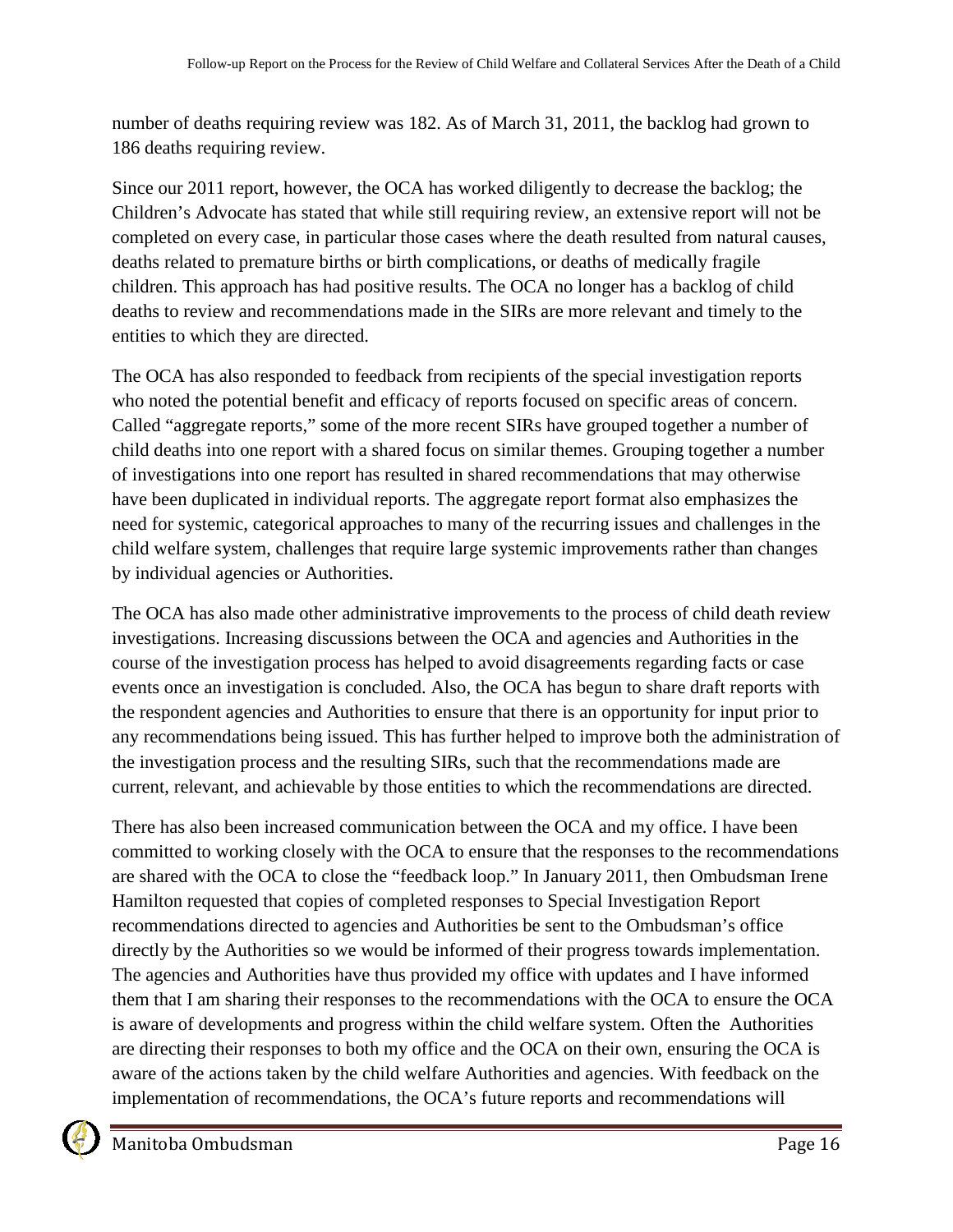continue to be more timely, relevant and accurate, and may avoid making recommendations that have already been recently addressed and implemented.

### **RESPONSES TO THE OMBUDSMAN'S 2011 RECOMMENDATIONS**

Our 2011 report focused on the administrative processes that had been implemented to March 31, 2011, the strengths and weaknesses, and areas where improvements had and could be made. In the report, then Ombudsman Irene Hamilton made five recommendations to the various entities involved in child welfare services in Manitoba to move towards administrative improvement and increased success implementing the SIR recommendations.

Our office's first recommendation was directed to the four Authorities in conjunction with the Child Protection Branch through the Child and Family Services Standing Committee **to complete a protocol on the administrative requirements for completing multi-level recommendations as soon as possible, but no later than December 31, 2011**. Standing Committee has confirmed that this protocol is now complete and will further clarify and streamline the processes and respective roles of the Child Protection Branch, the Child and Family Services Division (the Division) and the Authorities following receipt of special investigation reports**.**

Standing Committee established a working group to develop the protocol for sharing and responding to child death recommendations from SIR reports which have implications beyond a single agency or Authority. Their Multiples Working Group (MWG) will consider and address recommendations directed to:

- a) The Division and two or more Authorities
- b) Two or more Authorities
- c) A single agency, Authority or the Division which may have implications or interest for multiple parties in the child welfare system

The Multiples Working Group will share collective responsibility for the development and completion of action plans which respond to and implement the multi-level recommendations. While the MWG will consider recommendations directed to a single agency, Authority or the Division with implications for the larger system, the entity to whom the recommendation was directed remains responsible for developing and completing the formal response to the Ombudsman, the Children's Advocate and the Child Protection Branch.

This new joint protocol on completing multi-level recommendations is significant as it emphasizes the interdependencies of the many varied organizations involved in the delivery of child welfare services and encourages more collaborative dialogue and better outcomes for vulnerable young Manitobans.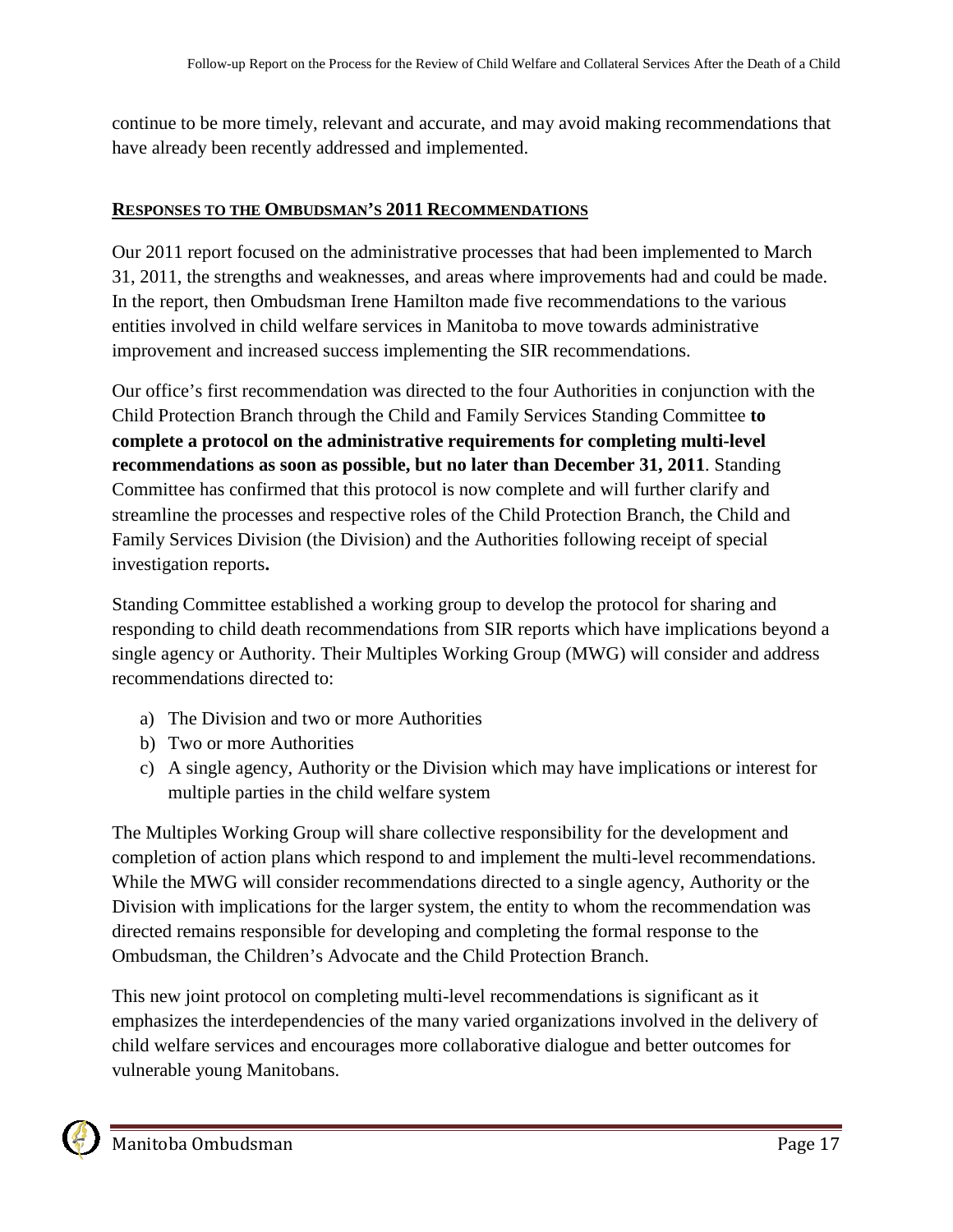Our second recommendation stemmed from the multiple layers of scrutiny and approval involved in completing the implementation of SIR recommendations. We recommended **that the confusion arising from the overlapping roles of the Authorities and the Child Protection Branch be resolved and a protocol as described above be developed and adopted by the Authorities and the Branch.** The confusion arising from the overlapping roles of the Authorities and the Child Protection Branch impeded continuous quality improvement as matters could not reach completion due to internal bottlenecks.

Standing Committee has now implemented this recommendation by addressing unresolved questions with respect to who makes a final determination of whether a recommendation directed by the OCA to an Authority or child and family services agency has been completed or "signed off." It was agreed that Authorities have oversight and sign-off responsibility for recommendations directed to the Authority and its agencies, and the Child Protection Branch assumes responsibility for addressing and signing off on recommendations directed at the Division (through the Assistant Deputy Minister). Multi-party recommendations implemented by the Multiples Working Group will be "signed off" by the Chief Executive Officers of the Authorities and/ or the Assistant Deputy Minister, depending on the entity or entities to whom the recommendation was made. Each organization reports directly to the Ombudsman's office on the status of its respective recommendations. Status reports from the Authorities are to be copied to the Child Protection Branch for entry and tracking in a central database.

In order to ensure transparency and clarity, and to demonstrate the improvements made to the system as a result of the SIRs, our third recommendation was again directed to the Authorities and the Child Protection Branch: **I recommend that clear definitions be agreed to and adopted by the Authorities and the Branch to clarify progress towards implementation of the recommendations and to allow me to fully and accurately report on these improvements in subsequent annual reports**.

The Chief Executive Officers of the four Authorities met and reached consensus on the definitions and status terms to be used when describing the progress of completion of child death recommendations. The Child and Family Services Division of the Department of Family Services and Labour adopted these definitions and status terms. This recommendation is now complete and will be reflected in the tables and statistics to be provided in our upcoming report to be released concurrently with our 2012 Annual Report.

Clear definitions to describe the progress towards implementation of recommendations will better demonstrate the work being done and the improvements being made to the system as a result of the SIRs prior to the recommendations being fully implemented. Many complex, multilayered and systemic recommendations directed to one or all of the Authorities and the Branch or larger system often require intensive consultation and coordination, and determination of successful implementation is not made hastily.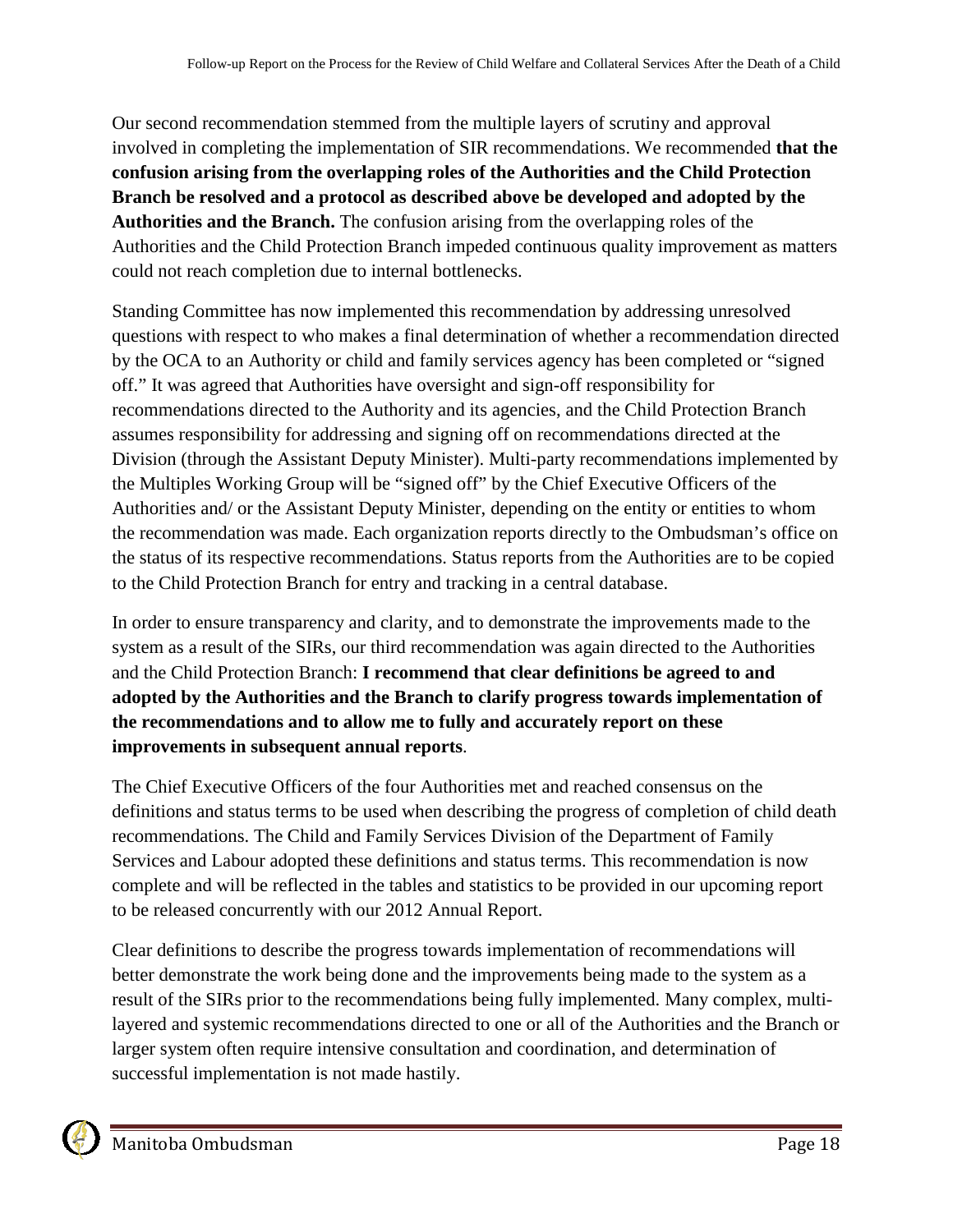The fourth recommendation made in our 2011 report was **that a protocol for coordination and prioritization of the special investigation reviews in relation to other inquiries be established. I recommend that the OCME, the Child and Family Services Authorities and the Child Protection Branch work with the Children's Advocate to establish that protocol.**  Standing Committee has reported on discussions between the four Authorities' Chief Executive Officers, staff from the Child and Family Services Division, and the OCA, and noted a significant willingness to work towards an agreement on this issue. They intend to finalize an action plan for the completion of a Protocol for coordinating and prioritizing the SIRs in relation to other inquiries. While work on this matter remains in progress, the members of Standing Committee are confident that an agreement and Protocol will be forthcoming shortly.

The fifth and final recommendation made in our 2011 report was directed to the Minister of Family Services and Labour reiterating the recommendation made in 2006 that **the scope of the investigations within the mandate of the Children's Advocate include all services that have or should have been provided by government to a child and his or her family.** While the 2008 amendments expanded the scope of the reviews to include "…other publicly funded social services, mental health services, and addiction treatment services," I believe it is important to consider the value of expanding the reviews to include all government services. In response to our 2011 recommendation we were advised that the department "…will continue to consider the intent of Recommendation # 5 as it relates to the broader role of the Office of the Children's Advocate."

## **COMPLETED SPECIAL INVESTIGATION REPORTS**

Since the publication of our December 2011 *Report on the Process for the Review of Child Welfare and Collateral Services After the Death of a Child*, the OCA has provided our office with an additional 66 Special Investigation Reports, 20 with recommendations, to December 31, 2012. In total, since the transfer of responsibilities from the OCME to the OCA in September 2008 to the end of our reporting period, December 31, 2012, the OCA has provided our office with 250 Special Investigation Reports, 75 of which contain recommendations. Within the 75 SIRs that contain recommendations, the OCA has made 347 recommendations to Authorities, agencies, the Child Protection Branch and other entities in Manitoba.

This substantial increase in the number of SIRs and recommendations completed by the OCA since our last report reflects administrative improvements made by the OCA within the child death review process.

Table 2 (next page) illustrates the number of Special Investigation Reports received in our office from the OCA by fiscal year since the enactment of *The Children's Advocate's Enhanced Mandate Act* in 2008, the number of SIRs containing recommendations, and the number of recommendations.

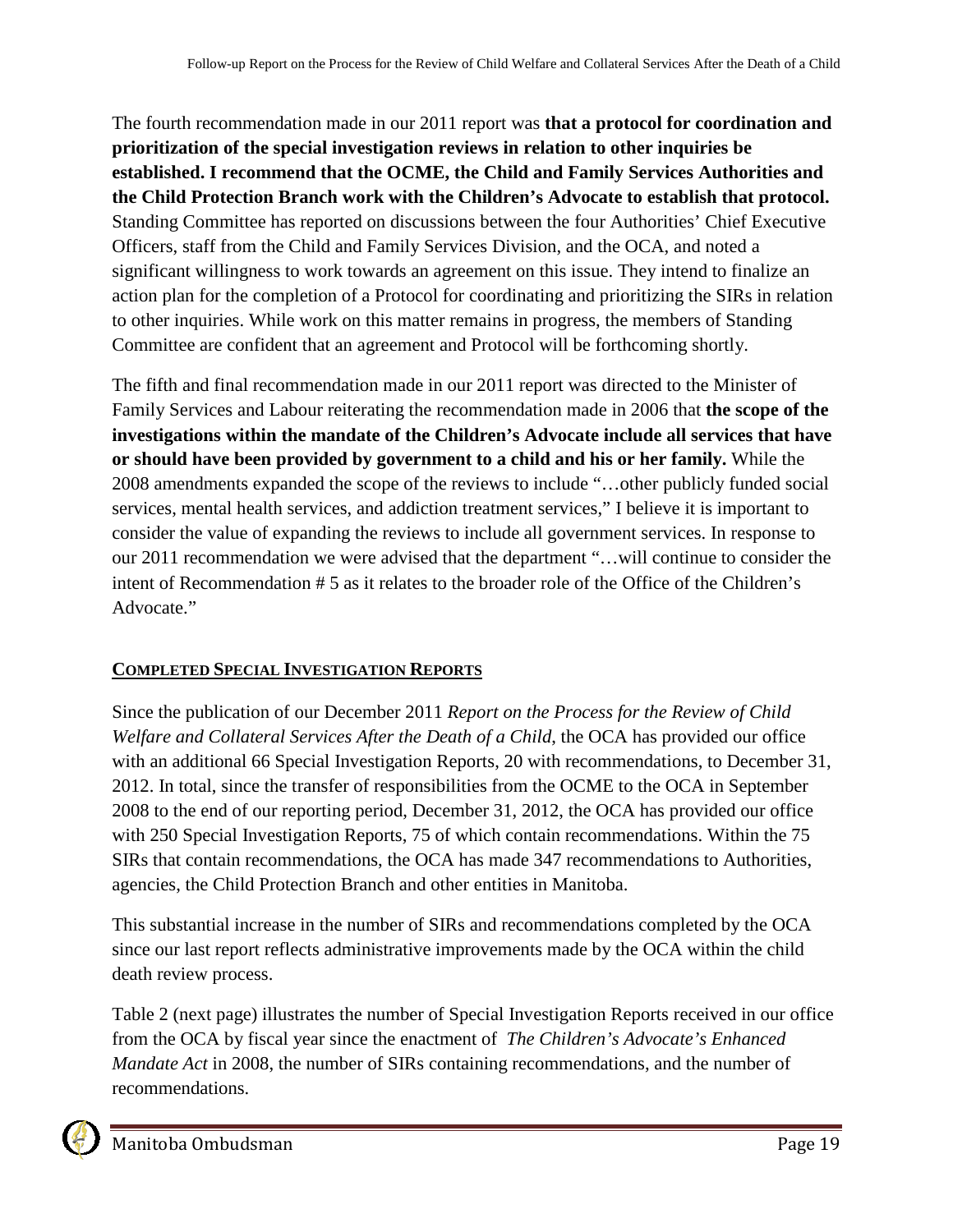#### **TABLE 2: SPECIAL INVESTIGATION REPORTS RECEIVED BY THE OMBUDSMAN FROM THE OCA BY FISCAL YEAR — SEPTEMBER 15, 2008 TO DECEMBER 31, 2012**

| <b>Fiscal Year</b>   | <b>Number of</b><br><b>Child Deaths</b><br>Investigated | <b>Number of</b><br><b>Special</b><br>Investigation<br><b>Reports</b><br><b>Received</b> | <b>Number of</b><br><b>SIRS</b><br><b>Received</b><br>with<br><b>Recommend</b><br>ations | <b>Number of</b><br><b>Recommend</b><br>ations<br><b>Received</b> |
|----------------------|---------------------------------------------------------|------------------------------------------------------------------------------------------|------------------------------------------------------------------------------------------|-------------------------------------------------------------------|
| 2008-2009            | $\overline{7}$                                          | $\overline{7}$                                                                           | $\overline{7}$                                                                           | 40                                                                |
| 2009-2010            | 21                                                      | 21                                                                                       | 19                                                                                       | 141                                                               |
| 2010-2011            | 27                                                      | 26                                                                                       | 16                                                                                       | 63                                                                |
| 2011-2012            | 154                                                     | 147                                                                                      | 15                                                                                       | 44                                                                |
| 2012-Dec<br>31, 2012 | 62                                                      | 49                                                                                       | 18                                                                                       | 59                                                                |
|                      |                                                         |                                                                                          |                                                                                          |                                                                   |
| <b>Total</b>         | $271*$                                                  | $250*$                                                                                   | 75                                                                                       | 347                                                               |

*\* Note that the Number of Child Deaths Investigated and the Number of Special Investigation Reports Received are different because some Special Investigation Reports include more than one child death (Aggregate Reports).*

In our upcoming report to be released concurrently with our 2012 Annual Report in the spring of 2013, we will report on the implementation of the recommendations within the Special Investigation Reports to December 31, 2012.

## **IMPLEMENTATION OF SIR RECOMMENDATIONS**

There are many issues that impact the implementation of recommendations made in Special Investigation Reports. Recommendations can range in scope and complexity, and can encompass one entity or many. For example, recommendations may be case-specific and directed to one agency or one Authority, or they may be systemic and directed to one or all of the Authorities, the Child Protection Branch, or the larger system. Issues identified in the special investigation reviews are often the most historically difficult or contentious challenges facing child welfare and are consequently sometimes the most demanding to address. And while the recommendations arise from the review of a tragic loss – the death of a child – the impetus to improve the system, especially large, long-term systemic improvements, is sustained through the SIR process.

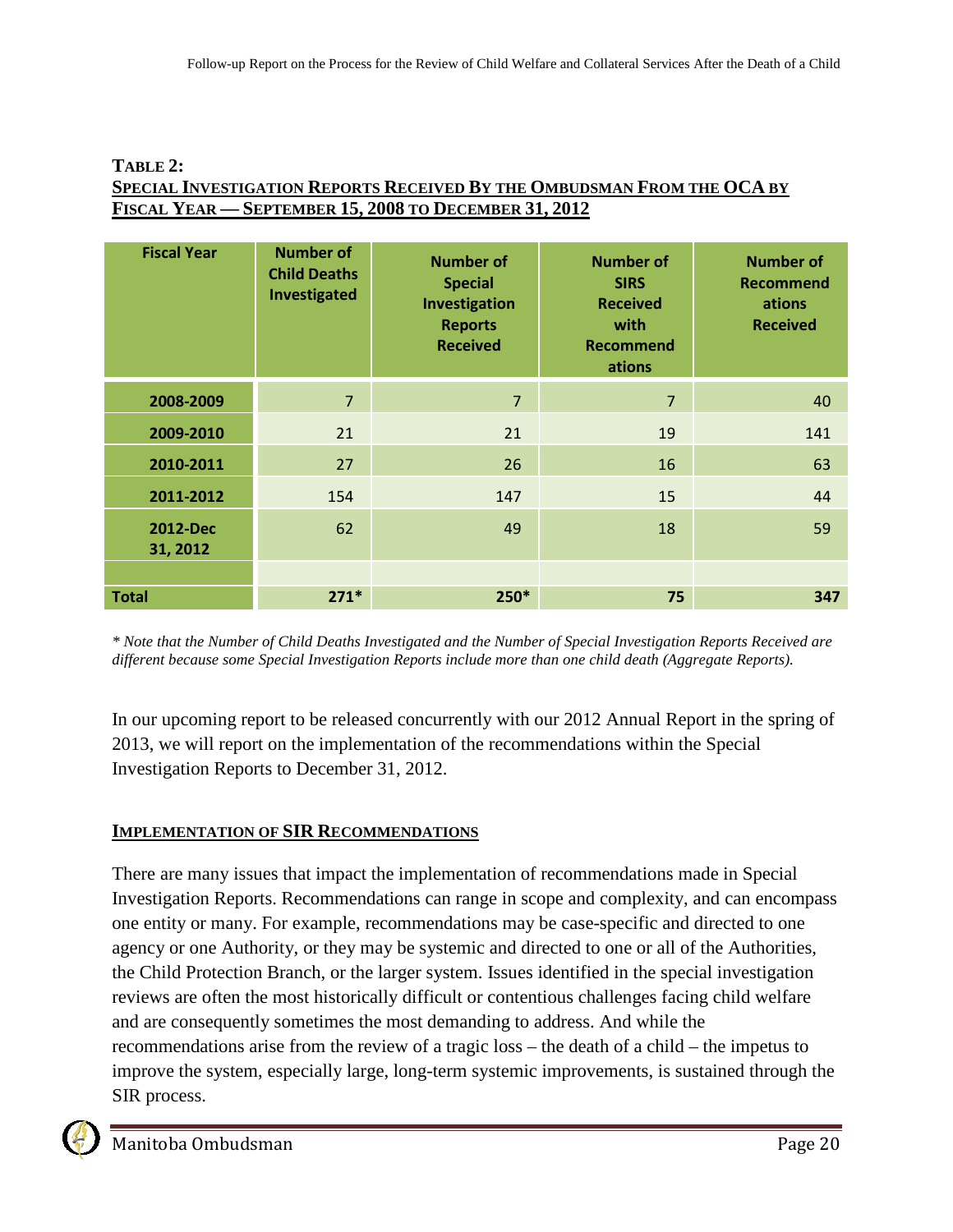Those recommendations that involve multiple levels of the child welfare system also require intensive consultation and coordination. Given the seriousness and the impact of the recommendations on the system, considerations regarding their implementation are paramount and not made hastily. Consultations and discussions regarding the service areas that are the subject of the recommendations may require participation across Authorities and the Branch, involving the Child and Family Services Standing Committee, or any number of other committees or working groups across the system.

Also of note is the relative size of each of the four Authorities within Manitoba. Though the number of families and children served by the child welfare system in the province is always in flux, the following pie chart from the *Manitoba Family Services and Labour 2010/11 Annual Report* shows the relative size of each Authority through the number of families and children served on March 31, 2011, also reflected in Table 1 earlier in this report.



*Source: Manitoba Family Services and Labour 2010/11 Annual Report*

The geographical area of the province that each Authority and its agencies serves also plays a part in the complexity of delivering child welfare services. There are significant and unique challenges faced by northern and remote communities including lack of internet access to connect with the provincial electronic Child and Family Services Information System (CFSIS), lack of cellular telephone networks in some regions, fewer professional and specialist supports such as psychiatrists, and frequently a lack of staff and physical resources.

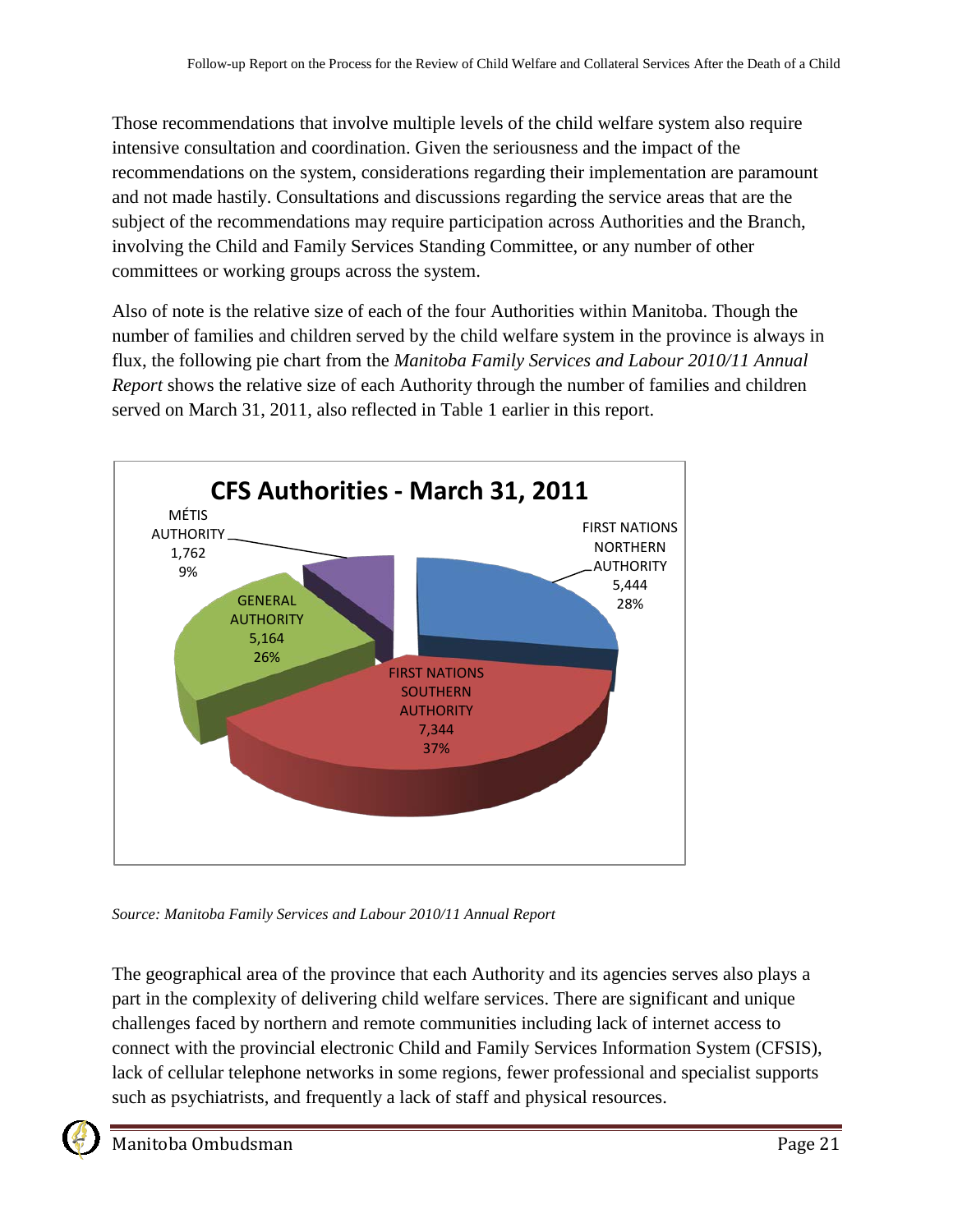#### **SPECIAL INVESTIGATION REPORTS: THEMES OF RECOMMENDATIONS**

Many of the 347 SIR recommendations made by the OCA relate to ongoing challenges, such as those mentioned above, that continue to be areas of concern today. These challenges are significant, long-standing and difficult. They require in-depth analysis that acknowledges the realities of service delivery in remote areas where resources are scarce and conditions can be harsh. Addressing these concerns requires open dialogue between the parties that make up the child welfare system, a commitment to work collaboratively, and broad public support.

Our role is to examine and report upon the administrative deficiencies identified and the improvements made as a result of OCA recommendations. As previously mentioned, in future reports I will comment on the larger areas of concern and patterns arising in the course of the OCA's special investigations and the challenges faced by those who provide services to children. It is my intent to monitor and report upon the implementation of categories of recommendations in future reports on a system-wide basis, with a view to ensuring that necessary improvements are identified for implementation in a way that meets the purposes of section 8.2.3(2) of *The Child and Family Services Act* and results in improved services for children and families.

It is my view that the identification, monitoring and tracking of larger and systemic themes in the delivery of child welfare services becomes paramount for the continued enhancement and development of improved services for children, youth and their families in the province of Manitoba. I am aware that the Child Protection Branch and at least one of the four authorities have implemented a process for the tracking and monitoring of common themes and trends arising from the SIR recommendations made by the OCA. The ability of the child welfare system to identify larger areas of concern and patterns encourages a focus towards systemic change with the goal of positively impacting the child welfare system as a whole. The enhancements made to the investigation process by the current Children's Advocate has contributed to the development of more meaningful and achievable recommendations for the child welfare system, while also supporting a more collaborative and transparent communication process between the authorities, agencies and the OCA.

#### **RISK ASSESSMENT**

My office has identified that a recurring theme in recommendations made by the OCA continues to be risk assessment as it pertains to the case planning process. Child and Family Services Standard 1.1.2 *Agency Standards: Case Management: Policy: Children in need of protection* states: "Risk assessment is an integral and ongoing part of the case management process that begins at intake when a worker gathers information, identifies issues and conducts a Safety Assessment. It continues in the assessment phase through a more in-depth assessment and in the evaluation process when reviewing cases.

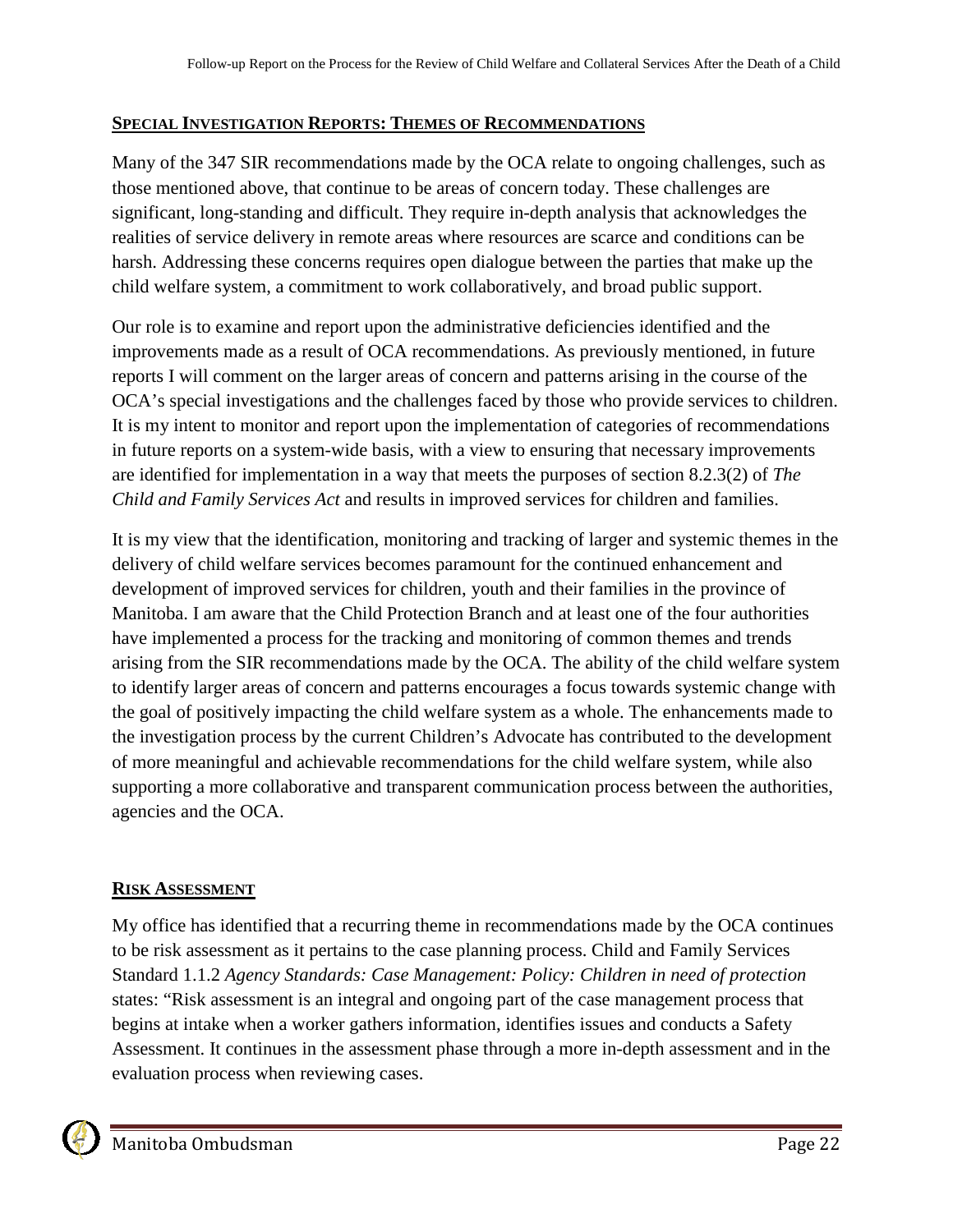Until recently, Manitoba did not require or use a standardized risk assessment tool to determine the level of risk of maltreatment to children. It was incumbent upon agencies to ensure that staff received the appropriate training either through the provincial core competency-based training program or a recognized equivalent. Unfortunately, it has been demonstrated over time and across Authorities that without a thorough risk assessment, a solid case plan and the development of interventions that are both realistic and workable are much less likely to occur during the life of a case.

According to the Manitoba Child and Family Services Standards, assessment begins at the first contact with a case and is ongoing. It includes information on the strengths, needs and resources of a person or family and could include family and community resources. Assessment becomes the basis for case management. Part of the case management process is planning, which ensures that risk factors identified in the assessment are addressed to keep children safe and strengthen family functioning.

I am pleased to report that a positive development to Manitoba's approach to risk assessment and case planning has been the introduction of the Structured Decision Making (SDM) Model. This integrated model of practice incorporates a series of tools to assess families to determine the safety status of the child and immediacy of response required during initial contact with a family, and also supports ongoing assessment and reassessment for future risk. The availability and use of a standardized assessment tool will provide front line staff and supervisors with additional tools that support consistency in the assessment of child safety. This integrated model of practice is evidence-based and, therefore, provides an approach to working with families that improves outcomes for children, families and communities. My office has been advised that Authorities and their respective agencies have been preparing for the use of the SDM across the child welfare system, and that some agencies are currently working with the tools in the SDM model to assess risk.

My office will continue to work with the OCA, along with the entities responsible for delivering child welfare in Manitoba, to identify themes that suggest a need for systemic improvement.

# **CONCLUSION**

In an effort to continue improving the lives of children and families in Manitoba, the child welfare system must be ever-evolving, strengthening the administrative processes that work, and improving identified weaknesses and challenges. The child death review system is tasked with identifying ways in which the programs and services offered by the CFS system and related supports may be improved to enhance the safety and well-being of children and families in the province and to prevent deaths in similar circumstances. Monitoring the implementation of the SIR recommendations and reporting publicly on the actions of the system closes the circle to ensure the improvements and challenges to the system are addressed and progress continues.

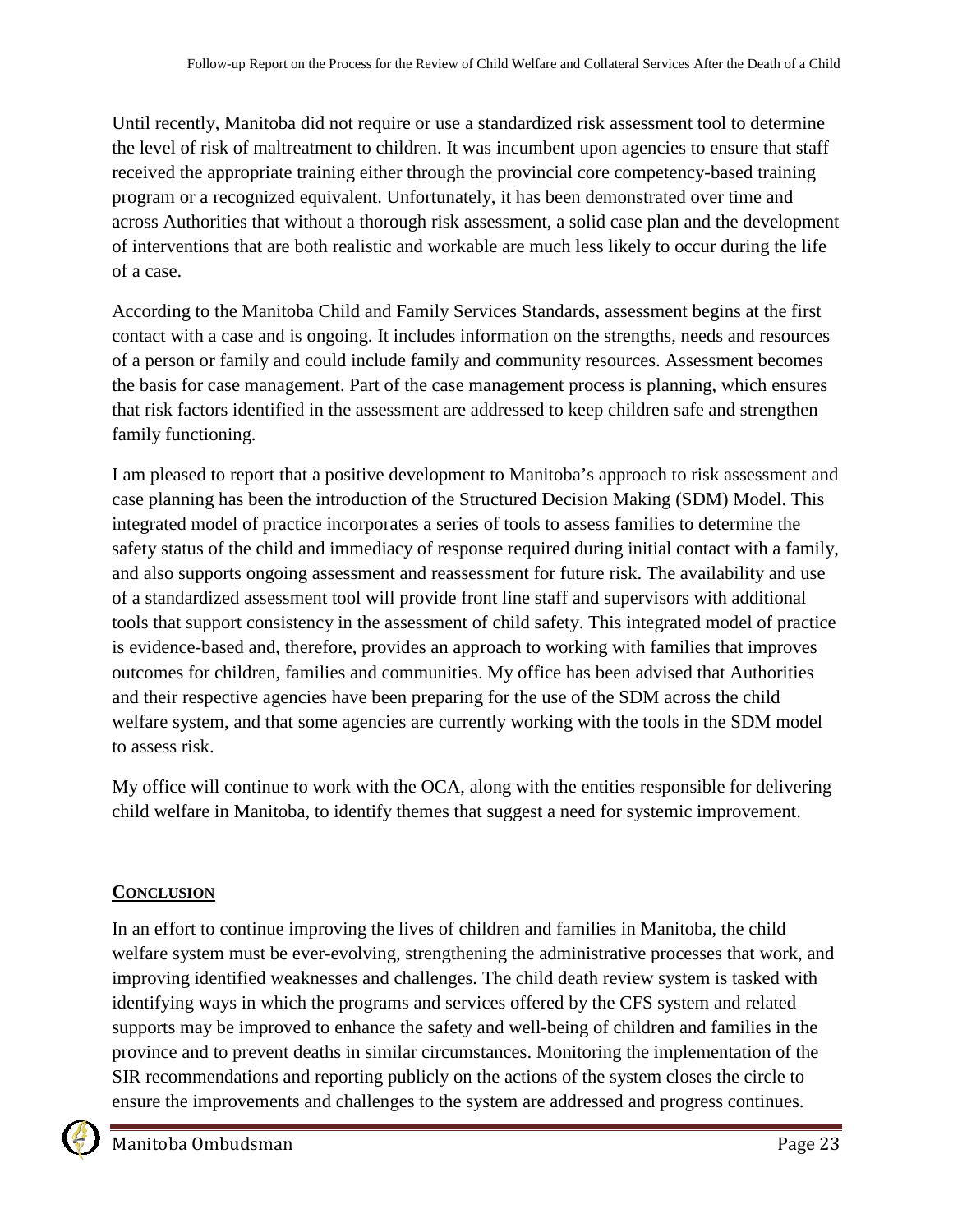With many of the structural challenges now identified and resolved in the child death review process itself, we have received a significant number of responses to recommendations from all of the Authorities, agencies, Child Protection Branch and entities to which SIR recommendations have been made and we are currently in the process of reviewing the material. Once received, responses to recommendations made in Special Investigation Reports require in-depth review and analysis. The analysis includes a review of the responsive material; resolution of questions or issues that remain outstanding; in-depth review of any supporting documentation included with the response; review of the applicable laws, regulations and standards pertaining to the recommendation and response; and consultation with various stakeholders including the Office of the Children's Advocate if required. Once our review, analysis and consultations are complete, we will be issuing a report on the implementation of recommendations concurrently with the release of our 2012 Annual Report in the spring of 2013.

The primary objectives of the system, the protection of children and preservation of families, reflect our core values and beliefs as a society. I wish to express my appreciation to the dedicated professionals who work tirelessly to provide services required to promote the safety and well being of children and families in Manitoba. I would also like to thank the Children's Advocate and her office, the staff and CEOs of the Child and Family Services Authorities, staff of the Child Protection Branch and the Child and Family Services Division of Family Services and Labour for their ongoing commitment to improving the lives of children and families of Manitoba.